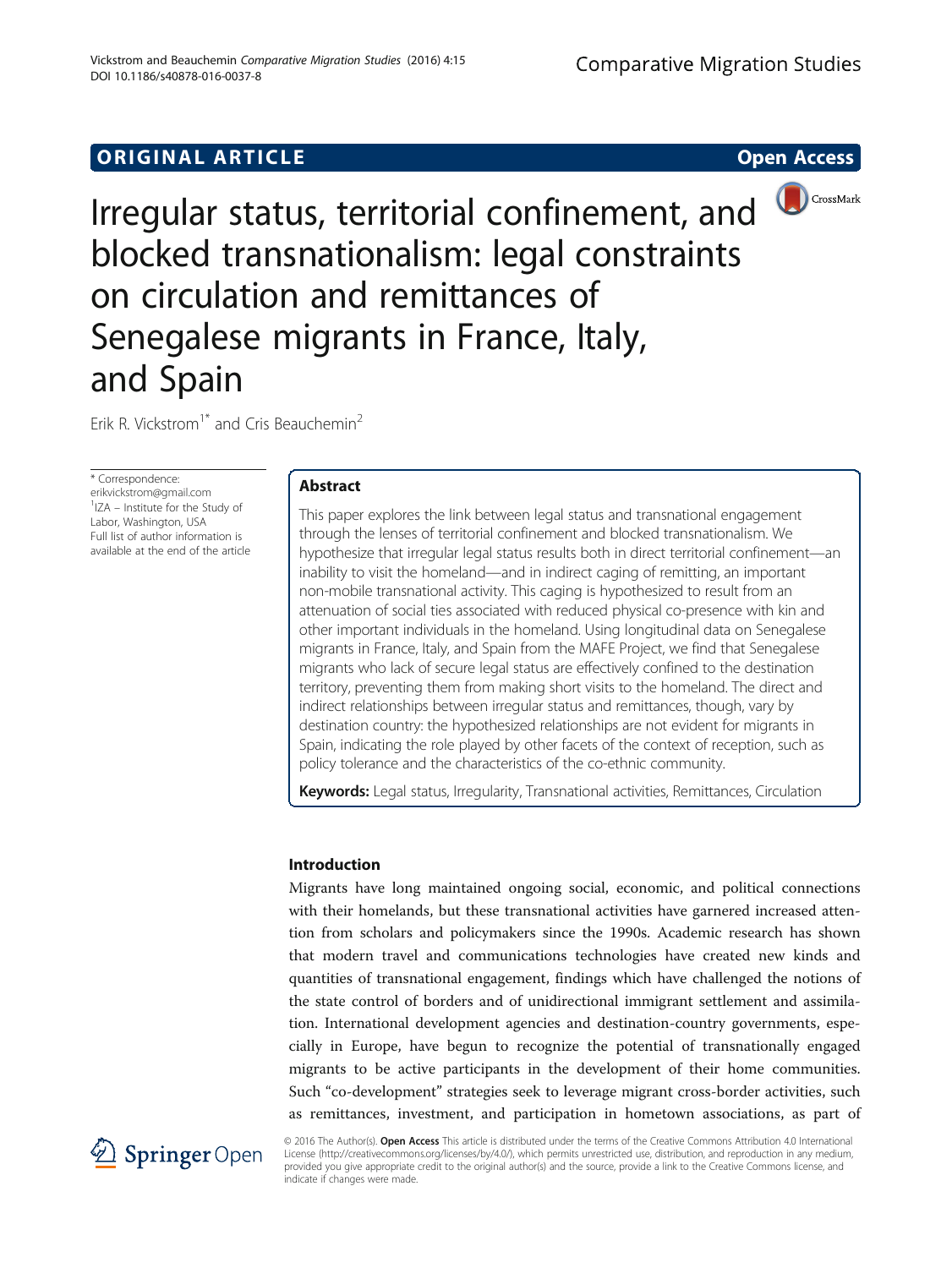overall development strategies. At the same time, migration policies in Western European countries have tended to constrain more and more heavily the possibilities for migrants to stay and work legally, and thus produce a growing population of irregular migrants (Triandafyllidou, [2010\)](#page-27-0).

In this paper, we show that these two policy orientations (co-development and migration restrictions) are paradoxical, if not contradictory, by studying the constraint that irregular legal status may place on cross-border engagement. Our quantitative approach distinguishes between mobile transnational activities, i.e. visits to the homeland, and non-mobile activities, such as remitting. Many studies recognize occasional physical visits to the homeland to be an important component of the transnational social field, both as an important link between destination and origin in its own right and as a crucial way to maintain the social links that sustain non-mobile activities such as remitting. Yet most research does not consider the direct constraint on physical mobility faced by migrants without secure legal status or the effect that such reduction in mobility might have for non-mobile, long-distance activities.

This paper explores the link between legal status and transnational engagement through the lenses of territorial confinement and blocked transnationalism. We hypothesize that irregular legal status results both in direct territorial confinement—an inability to visit the homeland—and in indirect caging of remitting, an important nonmobile transnational activity. This caging is hypothesized to result from the attenuation of social ties and social obligations associated with reduced physical co-presence with kin and other important individuals in the homeland from which migrants often draw their sense of status.

The Migrations between Africa and Europe (MAFE) survey of Senegalese migrants in France, Italy, and Spain provides the empirical data on which these hypotheses are tested. Senegalese migrants are renowned in the qualitative literature for practicing "transnational livelihoods" predicated on circulation between the destination and the homeland and the accumulation of material wealth and social status in Senegal in preparation for an eventual return. At the same time, Senegalese migrants often lack secure legal status: those without "papers" are often "stuck" in the destination country and may thus face challenges in constructing a transnational existence. Thus the development potential of this group of migrants—courted by the French and Spanish governments and coveted by the Senegalese state—may be short circuited by lack of secure legal status. Interestingly, the MAFE survey offers the possibility to test the validity of our hypotheses in multiple contexts of reception, i.e. France, Italy, and Spain. The immigration-policy contexts in these three countries have varied over time, creating multiple configurations of legal statuses among Senegalese migrants.

This paper is organized as follows. The next section reviews the literature on transnational activities and argues that state immigration-control policies create irregular legal statuses that have both direct and indirect effects on both mobile and non-mobile transnational activities. We then review the data and methods, highlighting the advantages of MAFE's longitudinal data on both transnational activities and legal statuses and the models we use to estimate direct and indirect effects. The results of these models show that Senegalese migrants are territorially confined by irregular legal status, limiting their ability to visit their homeland. The effects on remitting, however, are more complicated and not only depend directly and indirectly on legal status but also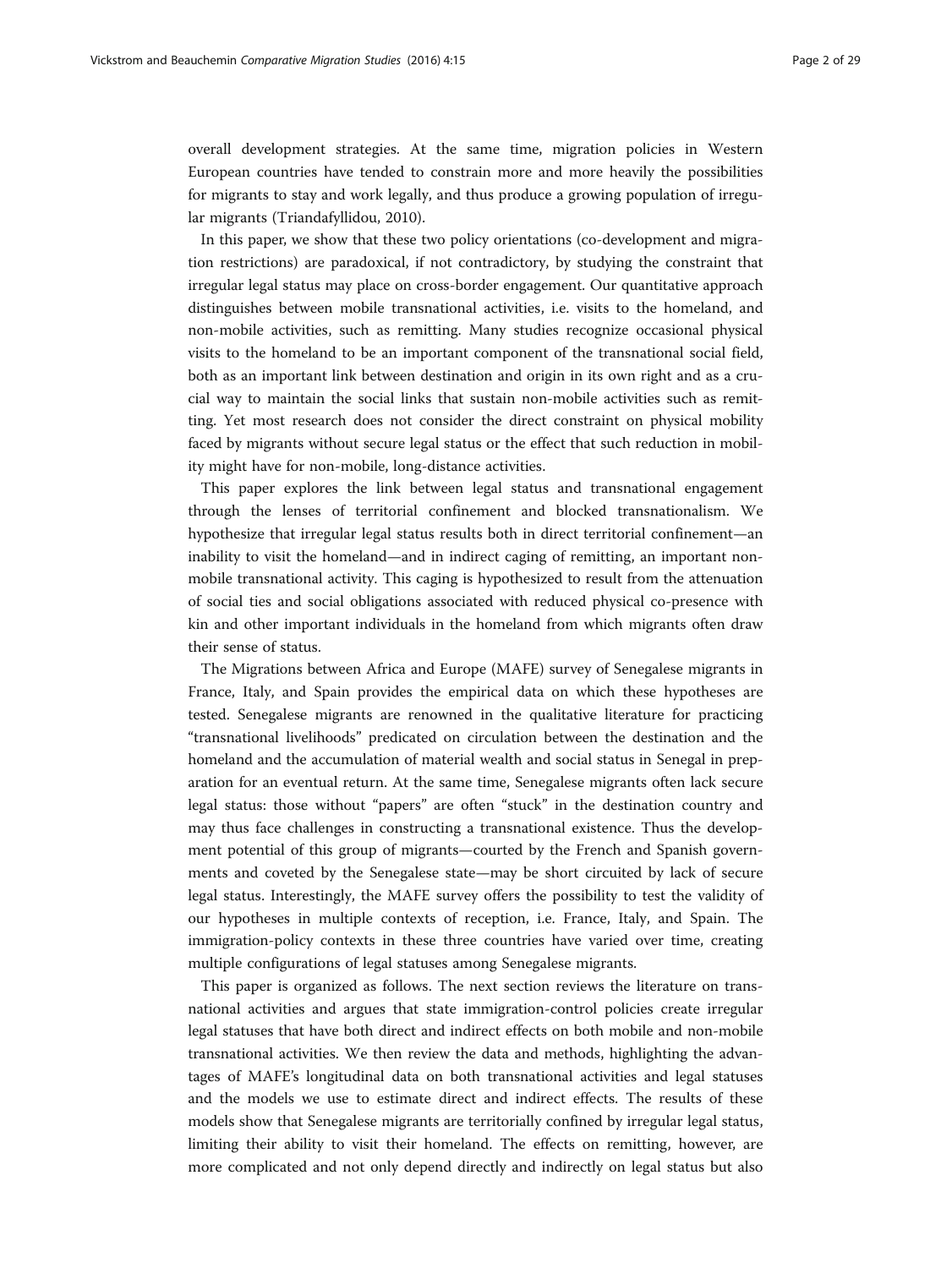vary by destination. The final sections discuss these results, with an emphasis on why the effects of legal status vary by national context, and conclude with implications of the findings for policies of immigration control and co-development.

### Literature review

This section reviews the literature on the role of the state in migrants' transnational activities, arguing that immigration-control policies may constrain cross-border action. We examine how irregular legal status could limit transnational activities by considering the direct effects of irregularity on both mobile transnational activities, such as visits to the homeland, and non-mobile transnational activities, such as remitting. We then argue that there may be a relationship between visits to the homeland and nonmobile transnational activities, based on the maintenance of social ties; this relationship may then transmit an indirect effect of irregular legal status on remitting through legal constraints on circulation. Finally, we present our hypotheses and the empirical case of Senegalese migrants in Europe.

## The role of the state in migrants' transnational activities

Following Portes, Guarnizo, and Landolt's ([1999](#page-27-0)) call to delimit and measure the phenomenon of transnationalism empirically, the 2000s have seen a flowering of studies of a myriad of kinds of transnational activities among a wide variety of groups (for a review, see Levitt & Jaworsky, [2007\)](#page-27-0). Many studies have shown that individual characteristics such as age, education, occupation, and length of residence in the host community are associated with a variety of transnational activities (Guarnizo, [2003](#page-26-0); Guarnizo, Portes, & Haller, [2003;](#page-26-0) Itzigsohn & Saucedo, [2002\)](#page-26-0). What has been underemphasized in this literature, however, is how state immigration-control apparatuses and the legal statuses they produce may also structure transnational activities. Given the widespread acknowledgement of the preponderant role that legal status plays in the incorporation of migrants in the destination society (Massey, [2007;](#page-27-0) Portes & Rumbaut, [2006](#page-27-0)), it is surprising that scholars have not paid more attention to the impact that legal status may have on the transnational activities that have been shown to accompany such integration.

This underemphasis may be due, in part, to a tension in the transnational-studies literature regarding the conceptualization of the role of the state. Much of the early literature on migrant transnational activities focused on the challenge that these activities posed to national borders. Transnational activities explicitly take place across borders and seemingly despite state attempts at control, indicating a weakness or even an inability of the state to control flows of people, money, ideas, and values (Glick Schiller, Basch, & Blanc, [1995](#page-26-0)).

In this view, the state and its territorial border—and the national membership that this frontier implies—have difficulty containing the globe-spanning networks that "transmigrants" construct via their incessant physical, social, and economic connections to the homeland. These connections, it is argued, are possible mainly because of technological advances in travel and communications that compress time and space: jumbo jets make formerly insurmountable distances between destination and origin easily traveled, and mobile phones and the internet allow migrants to be in daily touch with their families in the homeland (Diminescu, [2008;](#page-26-0) Vertovec, [2003](#page-27-0)). While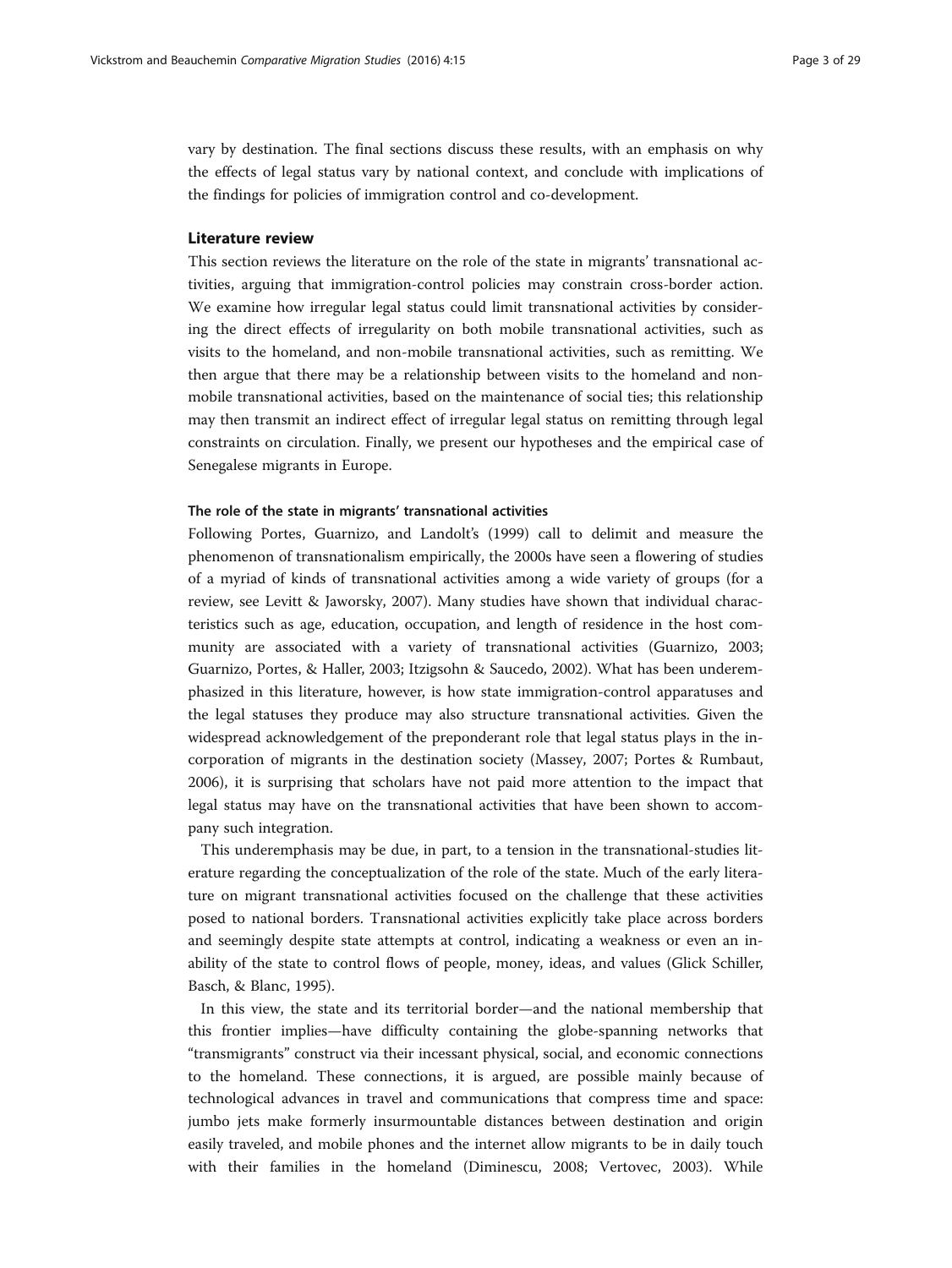subsequent research has questioned the argument that cross-border engagement is a novel form of social action (Foner, [1997\)](#page-26-0) and has nuanced the depiction of the fluidity of transnational life (Levitt & Jaworsky, [2007](#page-27-0)), new technologies have undoubtedly made transnational activities easier and cheaper, and have thus had an impact on the quantity and kinds of cross-border engagement (Diminescu, [2008;](#page-26-0) Portes, Guarnizo, & Haller, [2002\)](#page-27-0).

Other research has argued for the importance of the state in the study of transnational activities. Waldinger ([2008](#page-28-0), [2010](#page-28-0), [2015](#page-28-0)) argues that international migrants have and will always participate in these kind of cross-border activities; what is missing from the account, he argues, is analysis of the ability of the state and its borders to bound both identificational and territorial belonging. First, the identificational demands of modern nation-states encourage legally resident migrants with an initially transnational orientation to abandon it in favor of identification with the destination polity, leading to "societal divergence" (Waldinger, [2015](#page-28-0)). Second, states and their efforts to control borders can act to "cage" migrants, both through processes of settlement and territorial confinement. State efforts to control movement across borders effectively confine irregular migrants to the territory of the destination country; this constraint on physical mobility entails the progressive attenuation of the social ties that nourish cross-border engagement (Waldinger, [2008](#page-28-0), [2015](#page-28-0)). Waldinger ([2008](#page-28-0)) describes this process as "double capture" in which the destination state constrains the cross-border engagement of both documented and undocumented migrants.

Critiques of Waldinger's approach have questioned the centrality and influence he accords to the state, as well as his depiction of the withering of social ties underlying transnationalism. Schiller ([2015](#page-27-0)) agrees that the state is an important element in power relations structuring transnationalism, but argues that a multiscalar global perspective situates the locus of power in global capitalism and not the state. Levitt ([2015\)](#page-27-0) argues that the social ties underlying transnationalism are more durable than Waldinger's depiction and questions the power of the state to undermine them. Itzigsohn ([2015](#page-26-0)) contends that Waldinger is too uncritical in his depiction of societal divergence, and argues that the process of incorporation may need to new forms of exclusion that reignite the connection between immigrants or their descendants and their homelands. Critics also contend that Waldinger's focus on Latin American migrants in the US may bias his findings by not considering other contexts of receptions and types of migrants (Levitt, [2015](#page-27-0)).

These critiques point out important limitations in Waldinger's [\(2015\)](#page-28-0) efforts to explain the constraints on transnationalism, but they also recognize the contribution of an approach that seeks to understand the variation in transnational practices. As Levitt notes, a crucial challenge for the study of transnationalism is to "…explain why ties and engagements persist, attenuate, or fade away" and to research "…how, why and where transnational practices remain strong over time and for whom – what patterns emerge, what classes of people stand out, and what kinds of governance structures encourage or dampen transnational livelihoods" (pp. 2283–2284). Waldinger's contribution is to further this effort by examining patterns of transnational practices and offering explanations for the "how, why and where" that Levitt calls for. His explanation is rooted in the ability of the state to police its borders and ensure social closure in ways that impinge upon the ability of migrants to maintain social ties with those at home and engage in transnational activities.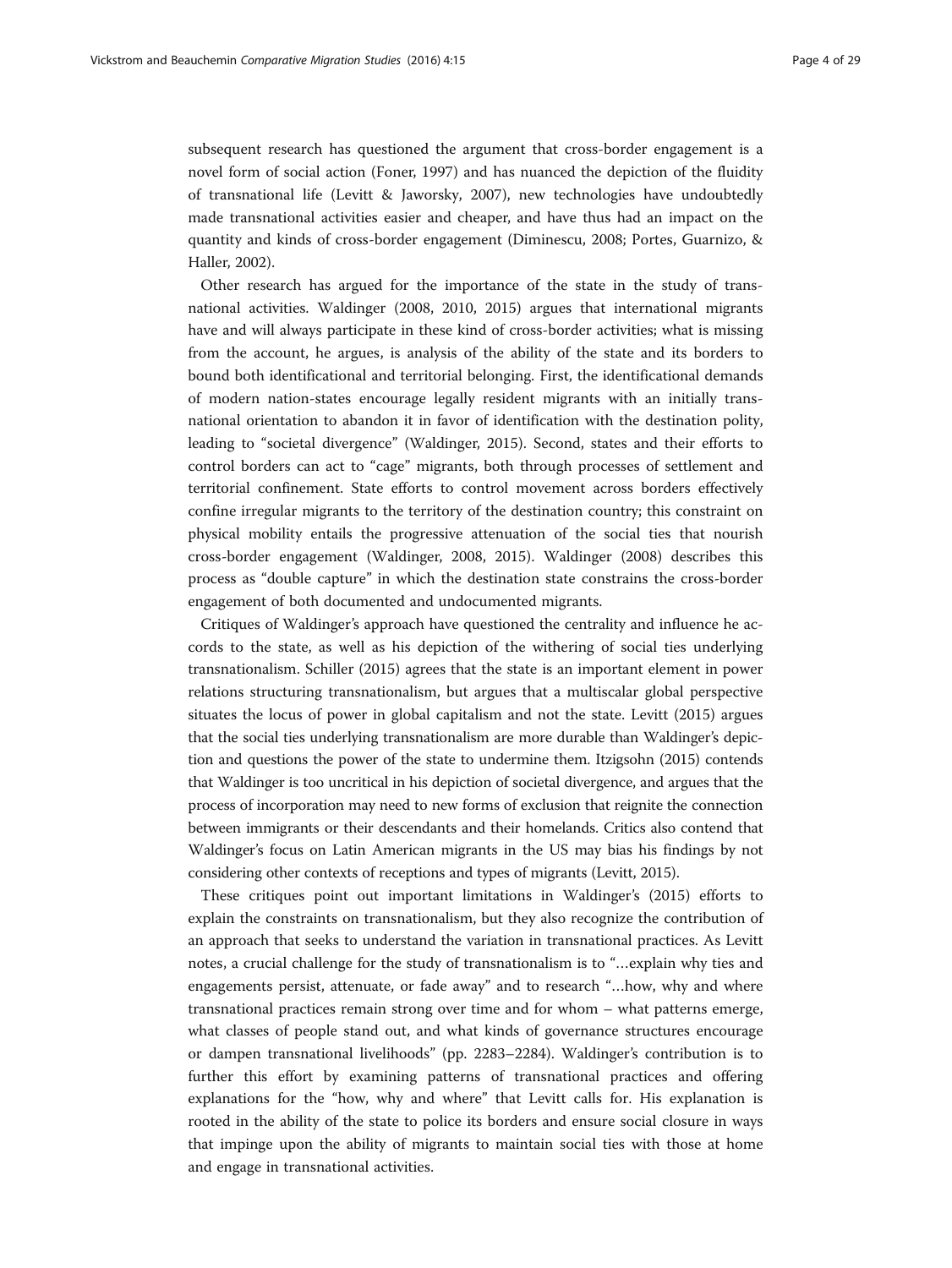### Territorial confinement of migrants with irregular legal status

How does the legal reality of the state, its borders, and the concomitant legal statuses—which the research reviewed above contends exert a powerful influence on transnational activities—actually constrain the cross-border actions of migrants? The answer to that question depends, in part, on the action under consideration. Some transnational activities may be more sensitive to legal constraints than others, especially those that depend in some way on migrants having a secure legal status in the destination society. The most relevant example is travel between destination and origin. Dunn ([2010](#page-26-0), p. 5) notes that crossing national borders "is not so free and easy": while international travel is certainly much cheaper and quicker in the contemporary world than before, destination states remain capable of restricting movements across their borders. Despite some early exaggerations of mobility, research on transnationalism has underscored this continued power of borders (Dunn, [2010\)](#page-26-0). As Waldinger ([2008](#page-28-0)) points out, migrants do not come and go as they please, but only engage in physical cross-border mobility to the extent that states allow it, and scholars have begun calling for approaches to transnationalism that grapple with the political and legal constraints on mobility (Boccagni, [2012b](#page-26-0); Mountz, Wright, Miyares, & Bailey, [2002\)](#page-27-0).

Legal status is clearly the key factor in allowing migrants to travel freely between destination and their home communities: those migrants who lack secure legal status are less likely to engage in this kind of physical circulation because they are not guaranteed re-entry and do not want to risk the cost and potential danger of an unauthorized entry (Massey, Durand, & Malone, [2002\)](#page-27-0). Empirical research demonstrates the relationship between legal status and circulation. Kaag [\(2008\)](#page-26-0) finds that Senegalese migrants in Italy without "papers" describe themselves as being "stuck" because they do not want to expose themselves to the cost and risk of an additional irregular passage. Waldinger ([2008](#page-28-0)) finds that homeland visits are the most common form of cross-border activity among his sample of Colombians, Cubans, Dominicans, and Salvadorans, and he also finds that secure legal status strongly predicts the probability of travel home. Immigration policies are thus a crucial conditioning factor for this form of cross-border engagement: migrants who lack secure legal status experience a "territorial confinement" (Waldinger, [2008](#page-28-0)) that constrains their movement across national borders. We thus hypothesize a direct negative effect of irregular legal status on migrants' propensity to return home for short visits because of the legal barrier to mobility inherent in irregular status.

### Structural exclusion and blocked transnationalism

While the constraint that irregular legal status places on physical circulation between destination and origin is unambiguous, the legal constraint of this status on other transnational activities is less clear. Why would, for instance, irregular legal status constrain remittances, a transnational activity that does not necessarily involve the migrant's physical crossing of a border? The literature suggests a mechanism: migrants with an irregular status are in a situation of structural exclusion, which, in turn, blocks their ability to perform cross-border activities (Bloch, [2008](#page-26-0); Mazzucato, [2008](#page-27-0); Van Meeteren, [2012](#page-27-0)). Lack of regular legal status can, for example, prevent migrants from participating in the formal labor market, relegating them to informal, precarious, and low-paid jobs; this insecurity could make them less likely to have the means to remit.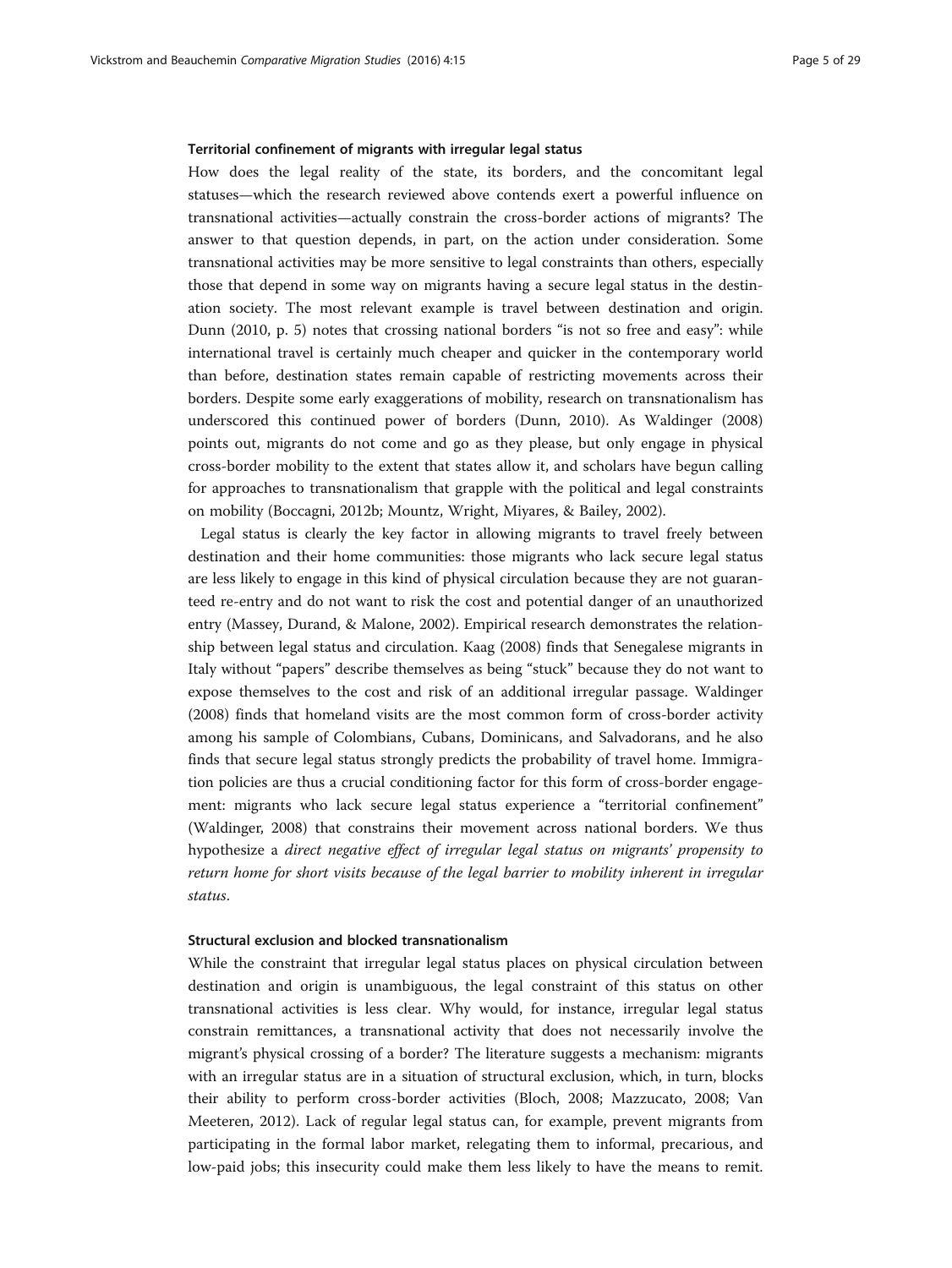Lack of regular legal status could also constrain participation in various financial institutions: not having a bank account or not being able to access credit could reduce migrants' abilities to send remittances to and invest in assets at home, for example. We thus hypothesize a mechanism of blocked transnationalism that would manifest itself by a direct negative effect of irregular legal statuses on remitting because of the structural exclusion it engenders.

### Social ties to home and non-mobile transnational activities

The territorial confinement and structural exclusion hypotheses both posit a negative effect of irregular legal statuses on migrants' cross-border activities: irregular status simultaneously constrains migrants' abilities to cross the destination state's borders (a mobile transnational activity) and to participate in formal institutions that allow them to engage in other forms of cross-border engagement, especially through remittances (a non-mobile transnational activity). Beyond these independent effects of legal status on either mobile or non-mobile transnational activities, the literature suggests a potential relationship between physical mobility and transnational activities: occasional physical border-crossing may nurture social relationships—affective ties, but also social obligations—that fuel cross-border engagement (Guarnizo et al., [2003;](#page-26-0) Itzigsohn & Saucedo, [2002](#page-26-0)). If lack of secure legal status constrains visits to the homeland, this constraint could be transmitted to long-distance, non-mobile activities by the weakening of social ties.

What is it about visits home that might encourage other kinds of transnational engagement? Some studies of transnationalism have asserted that advances in communications technologies have helped migrants transcend the physical distance to their friends and family in the homeland and create "a perception of intimate connectedness" with them (Wilding, [2006](#page-28-0), p. 138). Virtual co-presence, in this view, substitutes effectively for, and may even surpass, physical co-presence in nourishing the social links that motivate and sustain regular cross-border social engagement (Diminescu, [2008](#page-26-0)). While scholars of mobility have recognized the potential for communications technologies to compress space and time in novel ways, there is still some doubt about the ability of virtual communication to replace physical face-to-face interactions (Boccagni, [2012a](#page-26-0)). Mobility research has found, for example, that interactions involving physical copresence are necessary for developing extended relations of trust (Urry, [2002\)](#page-27-0). Indeed, even communications at a distance, while allowing some maintenance of social ties, may actually increase the need to reinvigorate these relationships via occasional physical co-presence (Boccagni, [2012a;](#page-26-0) Urry, [2002\)](#page-27-0). Physical visits to the homeland may thus allow migrants to build and renew the trust and emotional identification that underlie long-distance social ties. Furthermore, research has shown that transnational activities are embedded in a web of family-based obligations (Menjivar, DaVanzo, Greenwell, & Valdez, [1998\)](#page-27-0) and moral economies (Carling, [2008](#page-26-0)). There is evidence that visits to family and physical co-presence with them "have the potential to consolidate relationships of reciprocity" (Baldassar, [2008](#page-26-0), p. 263) and thus reinscribe migrants in the family-based moral economy in ways that may encourage non-mobile transnational activities upon return to the destination.

Other studies of transnationalism suggest that physical circulation between destination and origin is important in facilitating other transnational activities in instrumental, rather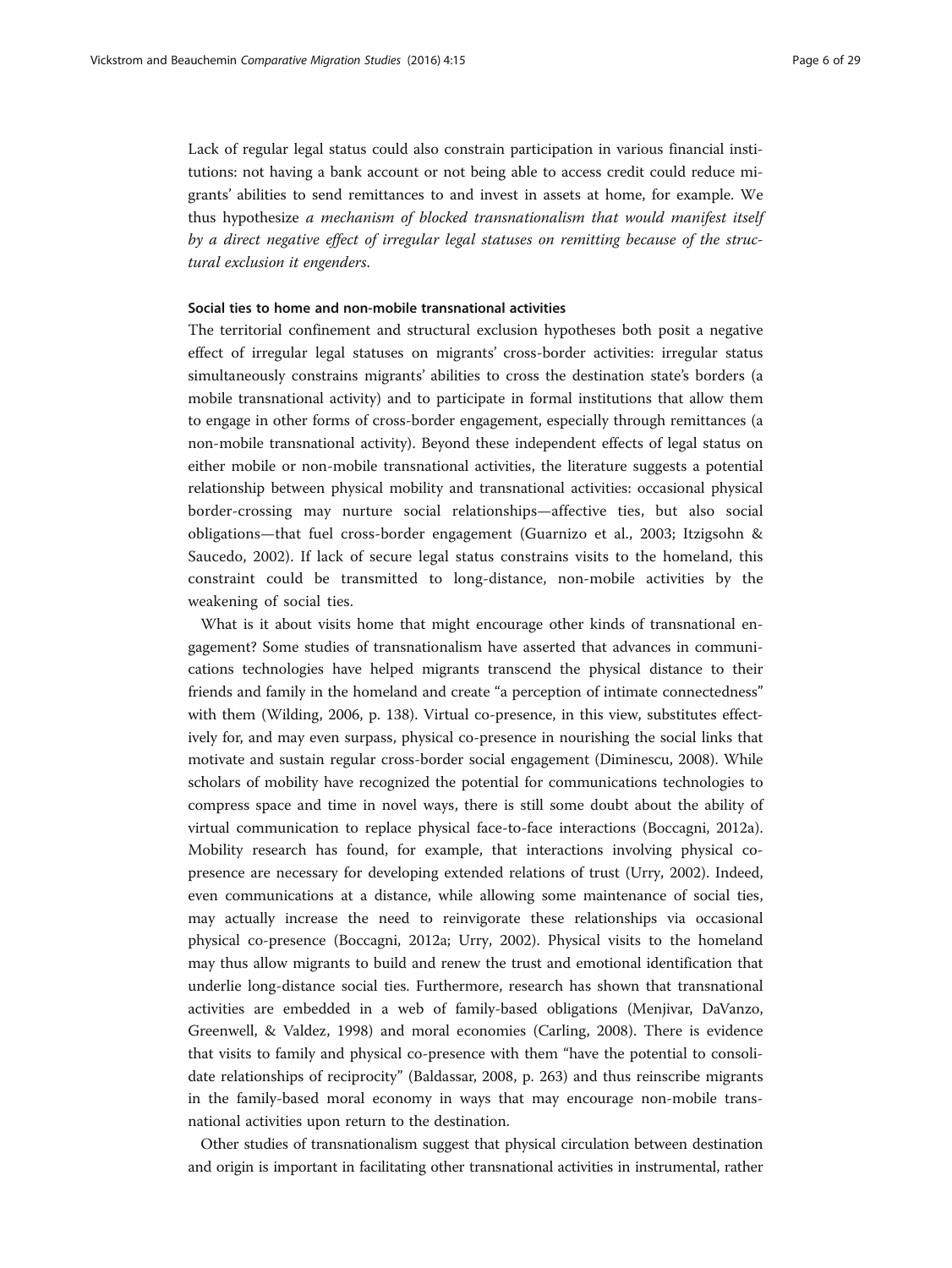than affective, ways. Visits allow migrants to gather first-hand information on the wellbeing of their families, the suitability of business opportunities and partners, and the overall socioeconomic conditions of their communities (Carling, [2008](#page-26-0)) and could thus inform decisions to send money, invest in assets, and participate in collective development efforts. Riccio ([2001\)](#page-27-0) argues that visits home are crucial for the transnational livelihoods of Senegalese migrants in Italy, which involve frequent trips back to Senegal to facilitate investments and other business dealings. Research often assumes the importance of crossborder travel for other transnational activities but leaves it unanalyzed. Portes and associates (Portes et al., [2002;](#page-27-0) Portes & Zhou, [2012](#page-27-0)) assert that transnational entrepreneurship is at least partially dependent on the ability to be physically present both "here" and "there," but the actual practice of short visits to the homeland is not included as a predictor variable in models. Waldinger ([2008\)](#page-28-0) analyzes the regularity and recency of home-country travel, but does not directly examine its effect on other cross-border activities.

Occasional physical presence in the homeland is thus of clear importance for the maintenance of social ties, the renewal of family obligations in the transnational moral economy, and the instrumental gathering of information, which are themselves the crucial social infrastructure of transnational flows. We thus hypothesize a positive direct effect of short returns (visits) on non-mobile transnational activities, such as remitting.

### Indirect caging of non-mobile transnational activities

A relationship between short visits to the origin community and other transnational activities opens the door to the possibility of an indirect effect of irregular legal statuses on non-mobile transnational activities. Waldinger ([2008](#page-28-0), [2015\)](#page-28-0) argues that states effectively "cage" migrants with irregular legal status by constraining their movement across borders. This caging not only limits migrants' physical movement but also, by limiting physical co-presence with important people "back home," constrains their social ties to the homeland. Short returns home thus act as a mediator of irregular legal statuses. If migrants with irregular legal status experience territorial confinement that constrains their ability to circulate, and if short visits to the homeland allow migrants to maintain social ties and gather information, and if these ties and information encourage migrants to participate in other forms of cross-border action, then migrants with irregular legal status should participate less in those forms of cross-border action that depend in some way on at least occasional physical presence in the homeland.

While the literature is suggestive of this indirect effect of irregular legal status on non-mobile transnational activities, few studies have simultaneously examined either the direct relationship between short returns and non-mobile transnational activities or the indirect relationship between irregular legal status and non-mobile transnational activities transmitted via inhibited cross-border mobility. Waldinger ([2008,](#page-28-0) p. 24) notes that "better settled migrants with secure legal status are more likely to engage in activities requiring physical presence in the homeland," but he does not examine the impact that migrants' legal status has on both physical presence in the homeland and the activities that require such presence. Carling ([2008](#page-26-0)) points out that migrants who do not visit home cannot directly observe whether their families use remittances as intended. We thus hypothesize that irregular legal status will indirectly constrain non-mobile transnational activities. Migrants who do not have the ability to circulate between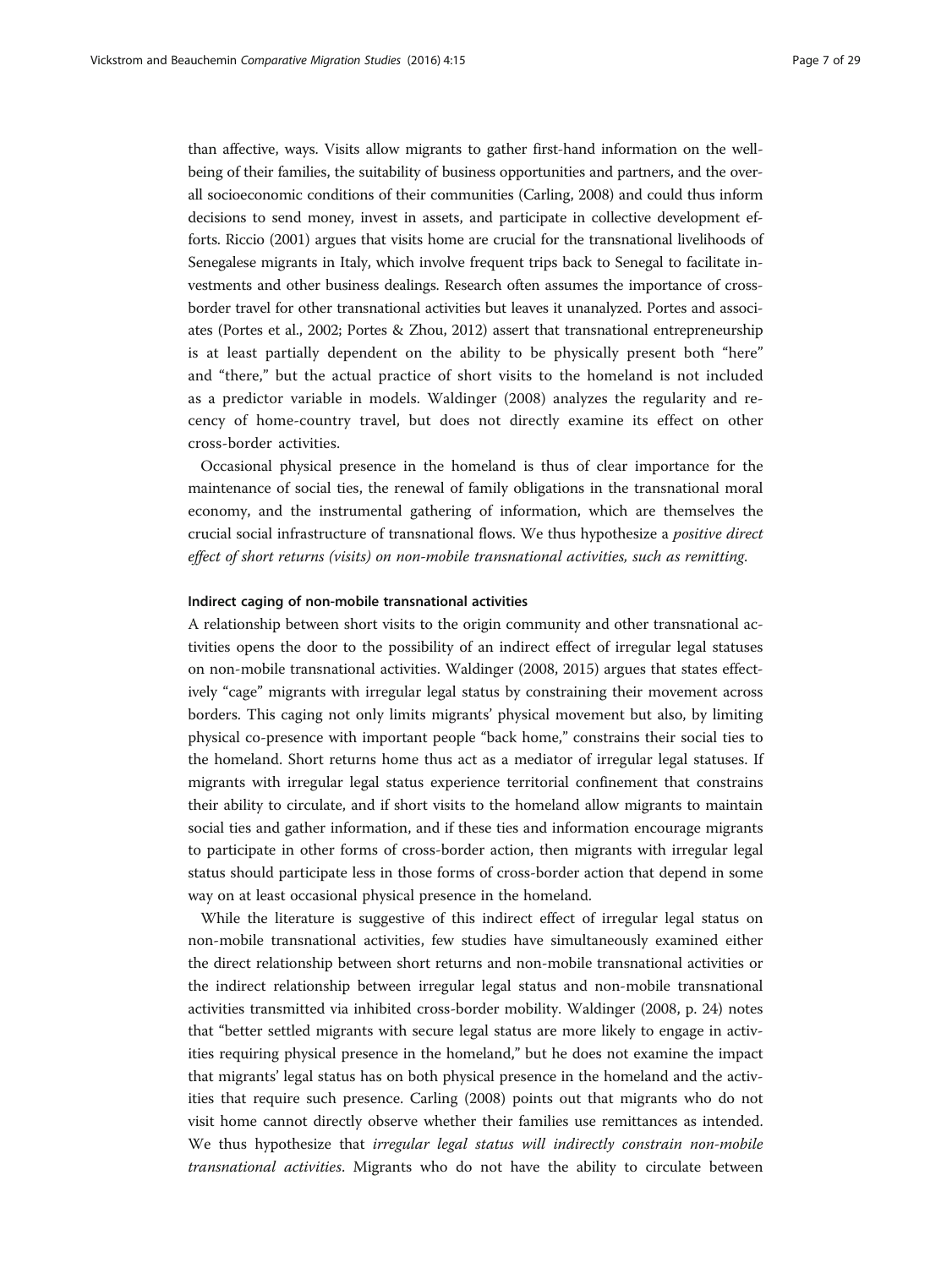<span id="page-7-0"></span>destination and origin because of their irregular legal status are effectively prevented from engaging in transnational livelihoods that depend on this circulation.

## Framework of hypotheses

Figure 1 summarizes the hypothesized relationships between irregular legal status and Senegalese migrants' cross-border engagement. The territorial confinement hypothesis (H1) posits a direct legal constraint of irregular status on migrants' short returns to Senegal. The structural exclusion (H2) hypothesis postulates a direct legal constraint of irregular status on migrants' abilities to participate in formal institutions that may promote non-mobile cross-border engagement; irregular status is thus a proxy for unmeasured blockages of participation in such institutions. The social ties (H3) hypothesis suggests a link between short returns and non-mobile transnational engagement via the maintenance of social links and obligations and the ability to gather first-hand information through occasional physical presence in the homeland. Finally, the *caging hypothesis* (H4) posits that the territorial confinement of migrants with irregular statuses (H1) constrains social ties with the homeland (H3) in a way that dampens non-mobile cross-border engagement. Irregular legal status thus constrains cross-border action in a multitude of direct and indirect ways that depend, in part, on the crossing of physical and institutional borders.

### The empirical case

To test this set of hypotheses we study the case of Senegalese migration in Europe in three different countries, namely France, Italy and Spain. This case is interesting for at least two reasons: first, Senegalese migrants are known for the intensity of their transnational connections and, second, Senegalese migrants' three main destination countries in Europe offer quite varied contexts of reception.

Senegalese migrants in Europe and across the globe have been noted for their regular and sustained participation in the lives of the kin and communities they left behind in their homeland. Studies of Senegalese migrants have argued that they live their lives across borders in multiple places simultaneously and that the dominant mode of organization of their migration experience is transnational (Kane, [2011](#page-26-0)) with an overriding goal of creating economic, social, and spiritual lives in Senegal to which they hope to return (Riccio, [2008](#page-27-0)). Indeed, Senegalese are quite active in a number of transnational spheres, with remittances playing a large role. Official monetary remittances to

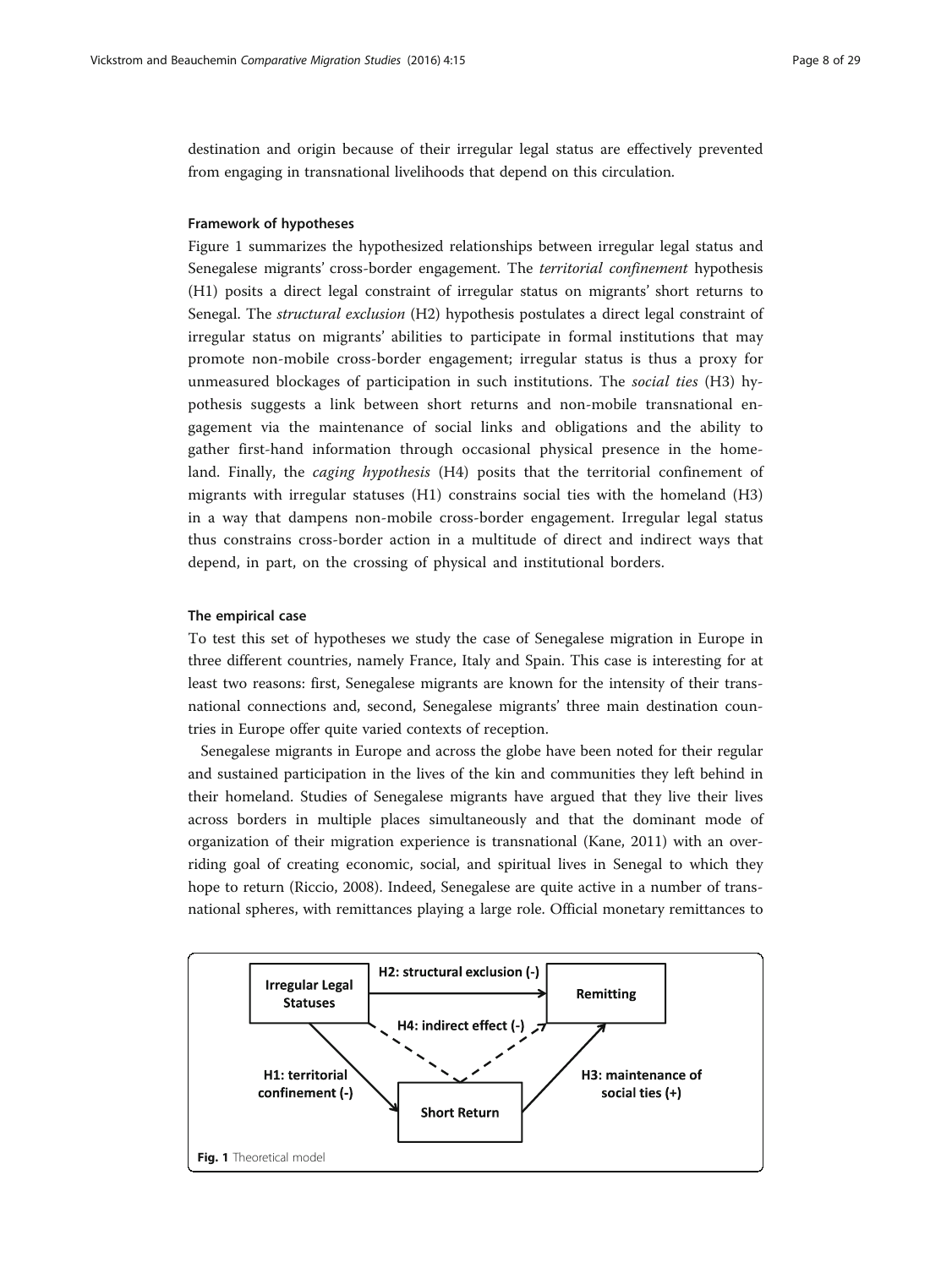Senegal almost tripled between 2002 and 2010, rising from \$305 million to \$1.16 billion, or about 10 % of GDP (Cisse, [2011](#page-26-0)). In terms of the absolute value of remittance flows, Senegal ranks fourth in sub-Saharan Africa, behind only demographic giants Nigeria, Kenya, and Sudan, while it ranks fourth in remittances as a percentage of GDP behind the much smaller countries of Lesotho, Togo, Cape Verde, and Guinea-Bissau (Cisse, [2011\)](#page-26-0). In addition, official remittances are thought to make up only 54 % of total remittances (Sarr, [2009](#page-27-0)).

Short visits to Senegal by migrants residing abroad are an integral part of what Kaag ([2008](#page-26-0)) calls a "circular transnational livelihood," facilitating trade and other economic transactions (Riccio, [2008\)](#page-27-0). Quantitative work on Senegalese migration has shown that Senegalese are more likely than other groups (namely Ghanaians or Congolese) to make visits to their home country: half of Senegalese migrants visit Senegal within five years of departure, while only a third of Ghanaians and 10 % of Congolese do so (Schoumaker et al., [2013](#page-27-0)). Their families also tend to be transnational: family reunification is lower among Senegalese migrants than among other African migrants in Europe, with spouses commonly remaining in Senegal (Beauchemin et al., [2015](#page-26-0); Mazzucato, Schans, Caarls, & Beauchemin, [2015\)](#page-27-0). Senegalese migrants thus participate in a wide variety of transnational activities, lending credence to the assertion that they organize their migration strategies along transnational lines.

Despite this transnational way of life, qualitative studies have also demonstrated that Senegalese migrants' cross-border activities are constrained by their lack of secure legal status (Kaag, [2008;](#page-26-0) Kane, [2011](#page-26-0)). Riccio ([2001, 2008\)](#page-27-0) highlights the important role that acquisition of the permesso di soggiorno plays for Senegalese migrants in Italy: without it, they are not able to practice the circular transnational livelihoods that purportedly mark the Senegalese migration experience. The legal constraint is all the more important given the often precarious administrative situations in which Senegalese migrants in Europe find themselves (Vickstrom, [2014](#page-28-0)). Senegalese have long been suspected of participating in "clandestine" or irregular migration strategies in Europe. Senegalese migrants were often seen as "false tourists" in France during the late 1960s (Diop, [1993](#page-26-0); Spire, [2005](#page-27-0)) and were publicly visible in the *sans papiers* movement in the 1990s (Timera, [1997\)](#page-27-0). In Italy and Spain, they remain among the nationalities with the highest rates of irregularity (UNODC, [2013\)](#page-27-0). Research has also demonstrated that variation in these three countries' immigration policies has created different configurations of irregularity among Senegalese migrants (Vickstrom, [2014](#page-28-0)).

Given both the deep transnational involvement and the varied contexts of reception and configurations of legal statuses of Senegalese migrants in Europe, we must ask how the direct and indirect relationships between irregular legal status and transnational activities described above might vary across these destinations. We offer two hypotheses that suggest that these effects depend not only on destination, but also type of transnational activity. First, we expect the legal constraint of irregular legal status on visits home to be similar across destinations. Given the increasing restrictiveness of immigration-control policies in the three countries over time, especially in regards to border crossings, we expect all three contexts are thus similarly confining for those migrants lacking legal status. Second, we expect the direct and indirect effects of irregular status on remitting to vary with the context of reception. As there is no firm legal constraint of irregular status on this activity, the direct and indirect effects, or lack thereof,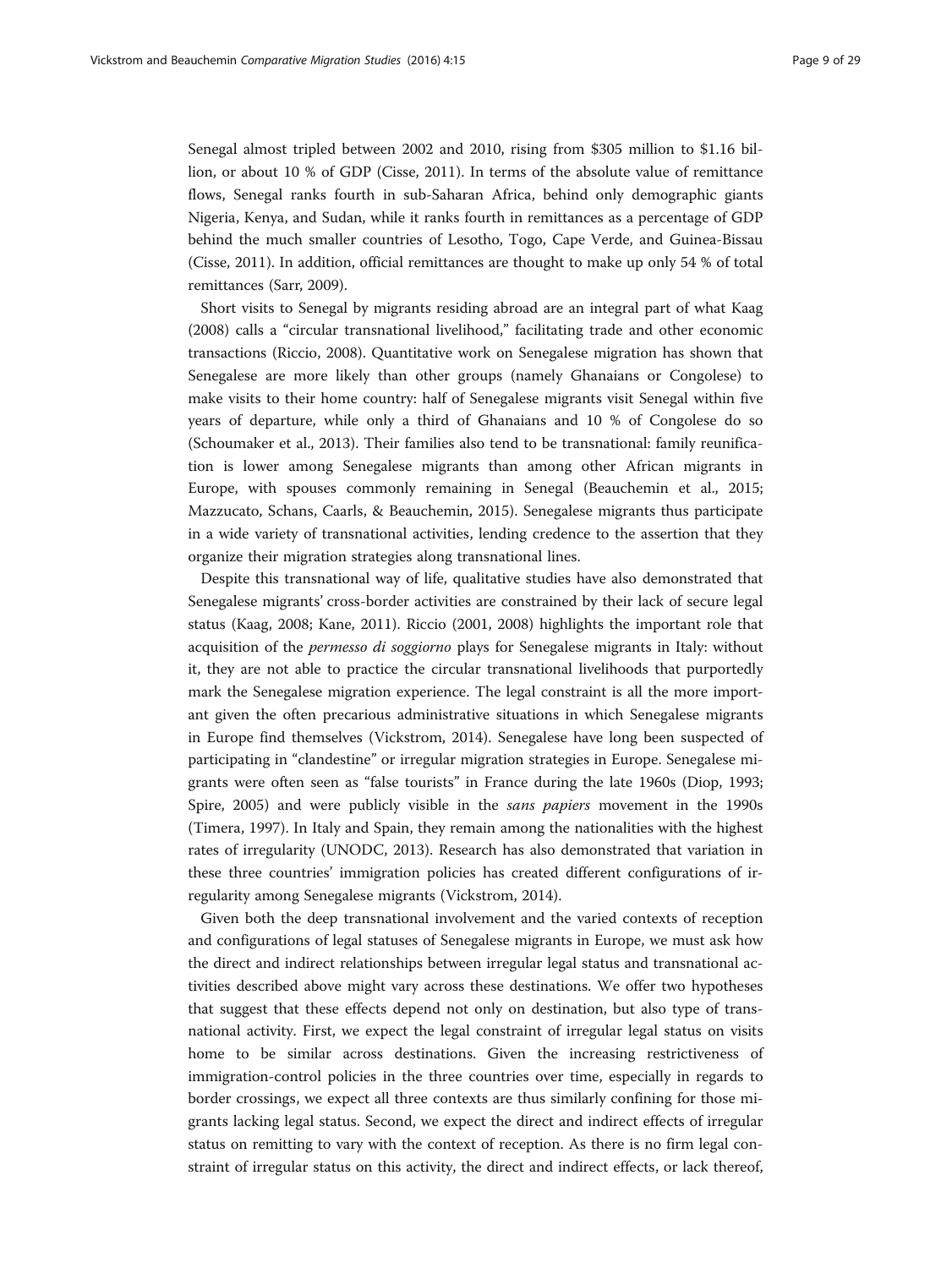will reflect factors such as hostility or tolerance of immigration policies, the risk of deportation, and the presence and composition of co-ethnic social networks.

# Data and methods

## Longitudinal data from the MAFE Project

The analyses performed in this paper rely on data from the Migration between Africa and Europe (MAFE-Senegal) Project (Beauchemin, [2015](#page-26-0)), $\frac{1}{2}$  which conducted retrospective life-history interviews with samples of Senegalese migrants in France, Italy, and Spain. The project randomly selected Senegalese migrants from municipal registers (Padrón) in Spain, and used quota methods with a variety of recruitment methods in other destination countries (Beauchemin, [2015\)](#page-26-0). The multi-sited character of the MAFE data (both at origin and destination with comparative data) allows inclusion in the analyses of individuals who have returned to Senegal after a stay in Europe and thus avoids potential biases in the retrospective measurement of transnational activities. Furthermore, the inclusion of three different countries (France, Italy and Spain) permits study of the extent to which transnational practices vary or not according to the context of reception. Longitudinal and time-varying analyses, which are important as both legal status and transnational participation are likely to vary from year to year over a migrant's stay at destination, are possible thanks to the retrospective nature of the data.

The life-history interview elicited a wide range of information about individual migrants for each year between birth and 2008. The questionnaire included modules on legal status and transnational activities for those years that the migrant spent outside of Senegal. The analytic sample includes all person-years during which an individual was a migrant in France, Italy, or Spain, including person-years contributed by return migrants in Senegal who spent time in one or more of the three European countries. Migrants interviewed in any of the European countries may also contribute person-years to the analysis of other countries if they previously spent time in those countries (i.e., migrants can have more than one trip). The total analytic sample comprises 658 individuals contributing 8,188 person years. The French subsample contained 264 individuals and 3,677 person-years, the Italian subsample contained 200 individuals contributing 2,413 person-years, and the Spanish subsample comprised 198 individuals and 2,098 person years.

### Outcome and predictor variables

The MAFE project collected individual life histories in a comparative fashion in all countries. It provides detailed retrospective information on some transnational activities, including short returns to Senegal and remittances—the outcomes of our analyses—and also a wide range of variables that influence cross-border connections, including the migrants' legal status, the main variable of interest in our analyses.

The outcome variables (visiting and remitting) are dichotomous. They are coded "1" each time the transnational activity is observed, "0" otherwise. For visits, the variable indicates when migrants returned to Senegal for less than one year without the intention of staying there. For remittances, the interviewer asked if the individual regularly sent money to someone who lived in a different country, and, if so, during which periods and to which country. The corresponding variable is coded "1" for each year in which a migrant reported sending money to someone living in Senegal.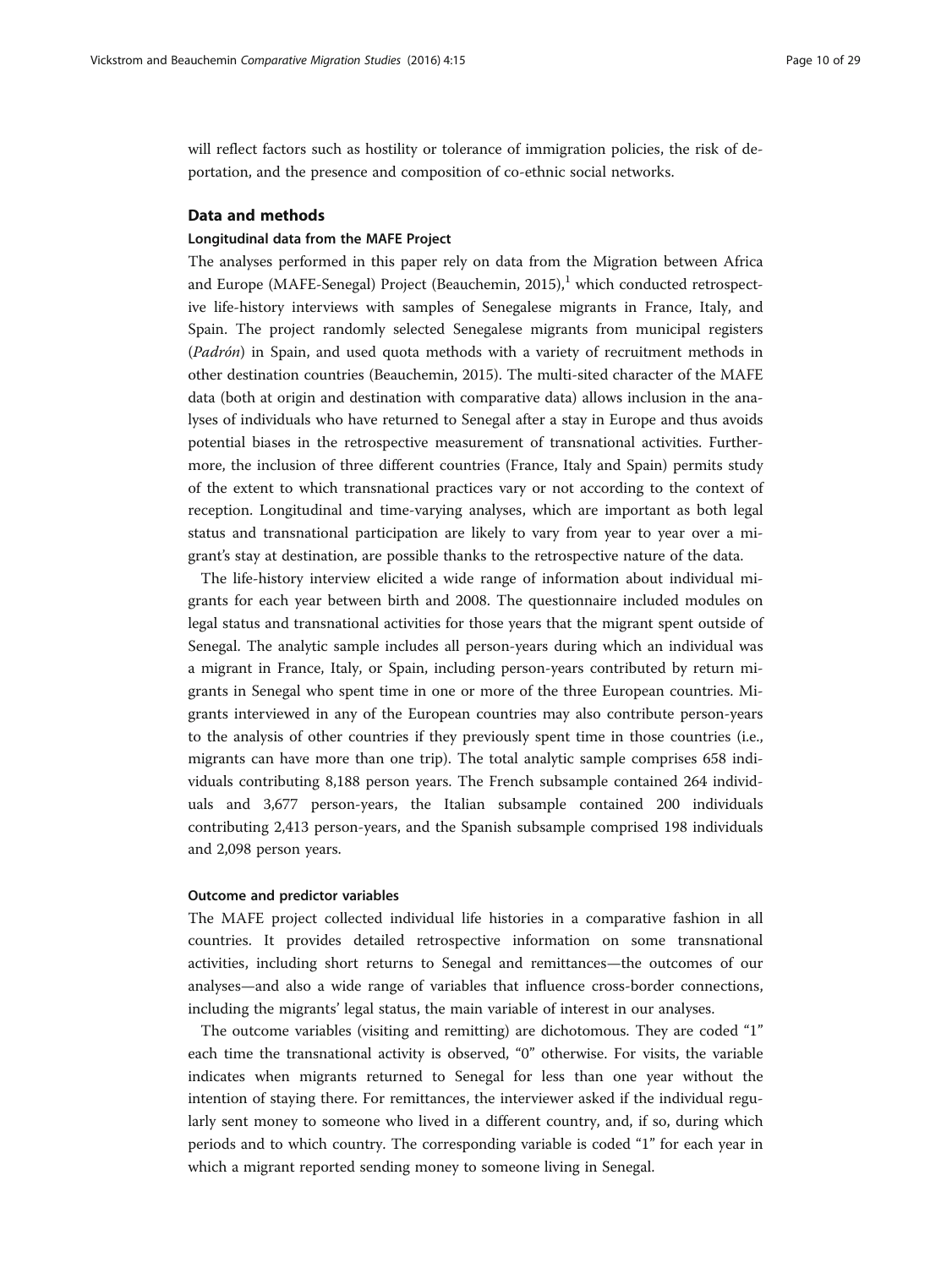The main predictor variable of interest in our analysis is legal status, which was selfreported by individuals for each year lived outside of Senegal. In this paper, we use two distinct variables. One refers to the time of entry in Europe and indicates whether the individual entered with or without a visa. The other is a composite categorical timevarying variable indicating the work and residential legal status in each year during the migrant's residence in Europe. Four categories are distinguished that combine the two types of permits (work and residence): RP\_WP ("fully regular status"), NRP\_WP ("mixed status, no residence permit"), RP\_NWP ("mixed status, no work permit"), NRP\_NWP ("fully irregular status"). Distinguishing between work and residence permits was a way to allow for the collection of legal status histories in all sorts of contexts (all countries where migrants lived, whatever the period). Mixed statuses—having one kind of authorization but not the other—are theoretically possible. In France, for instance, asylum seekers are not allowed to work,<sup>2</sup> and the same restriction has applied to reunified spouses in Spain (González-Ferrer, [2011](#page-26-0)). It is worth mentioning, however, that migrants experience a mixed status quite infrequently—less than 4 % of person-years—and most likely as a result of somewhat rare dysfunctions in the receiving states' immigration-control bureaucracies, or simply as the result of poor recall on the part of migrants. A focus will thus be given to clear-cut statuses when interpreting the results.

Other explanatory variables that are commonly expected to influence the probability to engage in transnational activities are included in the models. Contextual variables include the destination country and the period of arrival in Europe. Other variables are related to individuals' characteristics and to their social environment. They give insights on socio-demographic characteristics (years of education, sex, and age), economic conditions (employment status and self-reported well-being), conditions of migration (number of years since arrival, $3$  age at migration, number of previous migrations to Europe), social networks at destination, and social context of exit (place of origin, ethnicity, religion, familial connections with individuals in Senegal, father's schooling as a measure of the socioeconomic status of the sending family).

## Estimating direct effects

To take into account both the multi-variate determination of cross-border connections and the ordering of events, we estimated two series of models: (a) a visit to Senegal and (b) sending remittances. In both cases, logit models were run first for all migrants, whatever their destination (pooled models), and second by destination. A personspecific random intercept was introduced in the models to take into account repeated observations at the individual level, to capture unobserved heterogeneity in the propensity to engage in the outcome, and to minimize endogeneity bias from omitted variables (Rabe-Hesketh & Skrondal, [2008](#page-27-0)). The model can be written as

$$
logit\{Pr(y_{it} = 1 \mid \mathbf{x}_{it}, \zeta_i)\} = \beta_1 + \mathbf{x}_i'\beta_2 + \mathbf{x}_i'\beta_3 + \zeta_i
$$

where  $y_{it}$  is the dichotomous outcome indicator of participation in a given transnational activity (either visiting or remitting) for person *i* during year *t*,  $\beta_1$  is a constant,  $\mathbf{x}^{'}_i$  is a vector of time-constant explanatory variables,  $\mathbf{x}^{'}_{it}$  is a vector of time-varying explanatory variables (including the legal status, see details above),<sup>4</sup>  $\beta_2$  and  $\beta_3$  are regression coefficients, and  $\zeta_i$  is the person-specific random intercept, assumed to be independent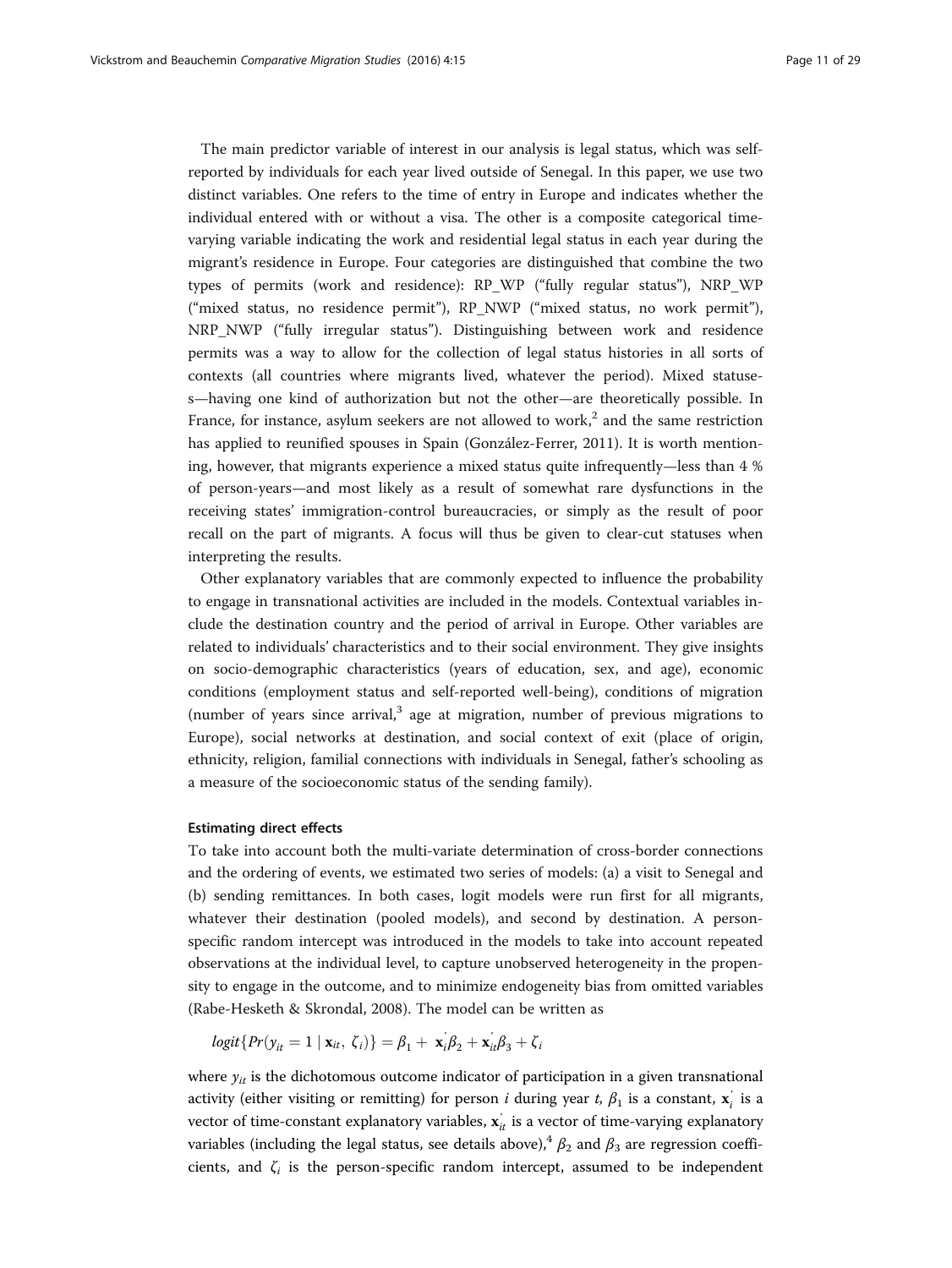across respondents <sup>i</sup>. Estimates were produced using Stata version 12'<sup>s</sup> xtlogit command, which employs adaptive Gauss-Hermite quadrature to approximate the likelihood function (Rabe-Hesketh & Skrondal, [2008](#page-27-0)). Sensitivity tests indicated forty-eight quadrature points were appropriate for fitting the models accurately.

For these multivariate models, results are displayed as average marginal effects (AMEs). AMEs are useful for the interpretation of non-linear models and capture the expected change in the probability of the outcome associated with a one-unit or discrete change in a predictor variable (see Cameron & Trivedi, [2010](#page-26-0) for more information on average marginal effects). Mood ([2010](#page-27-0)) argues that AMEs are appropriate for non-linear model comparisons, which is helpful when comparing the effect of a given variable across different models. For these random-effects models, AMEs are calculated assuming that the group-specific intercept is set at the mean of the distribution of the random intercepts (i.e., zero). It is also useful to note that the results are subjectspecific probabilities, and not population-average probabilities: they refer to the yearly individual probability of engaging in each transnational activity.

### Estimating indirect effects in a non-linear framework

The caging hypothesis posits an indirect effect of legal statuses on non-mobile transnational activities via the mediating variable of short returns. Estimation of this indirect effect is straightforward in a linear regression model: the difference in the coefficients for the legal-status variables in models with (the "reduced model") and without (the "full model") the mediator variable can be considered the indirect effect of that variable. In a non-linear framework, however, the underlying latent outcome variable has a scale that is unknown and depends on the predictors included in the model, and thus calculating indirect effects in nonlinear models using techniques developed for linear regression conflates rescaling with mediation (Kohler, Karlson, & Holm, [2011](#page-27-0); Mood, [2010](#page-27-0)). Kohler, Karlson, and Holm propose a method (hereafter, "KHB method") for effect decomposition in a non-linear framework (Karlson & Holm, [2011](#page-26-0)). They propose extracting the information that is not contained in the predictor variable of interest from the mediator by calculating the residuals of a regression of the mediator on the predictor variable of interest and using the residuals of this regression, which have the same standard deviation as the mediator variable itself and thus induce the same scale for the coefficients, in the reduced model. The KHB method will allow the calculation of the indirect effects of legal statuses on non-mobile transnational activities as transmitted by the mediator variable of short visits to the homeland.

## Results

### Descriptive results

Descriptive results provide support for the first two hypotheses. Migrants with irregular statuses return home less frequently, indicating that territorial confinement accompanies these irregular statuses. Migrants with irregular statuses remit less, indicating that their lack of secure legal status directly blocks them from cross-border action (Table [1](#page-12-0)). Indeed, across destinations, migrants with both a residence and a work permit (RP\_WP) report short returns to Senegal in 39 % to 43 % of person-years, against 3 % to 8 % for those without any permit (NRP\_NWP). Migrants with only residence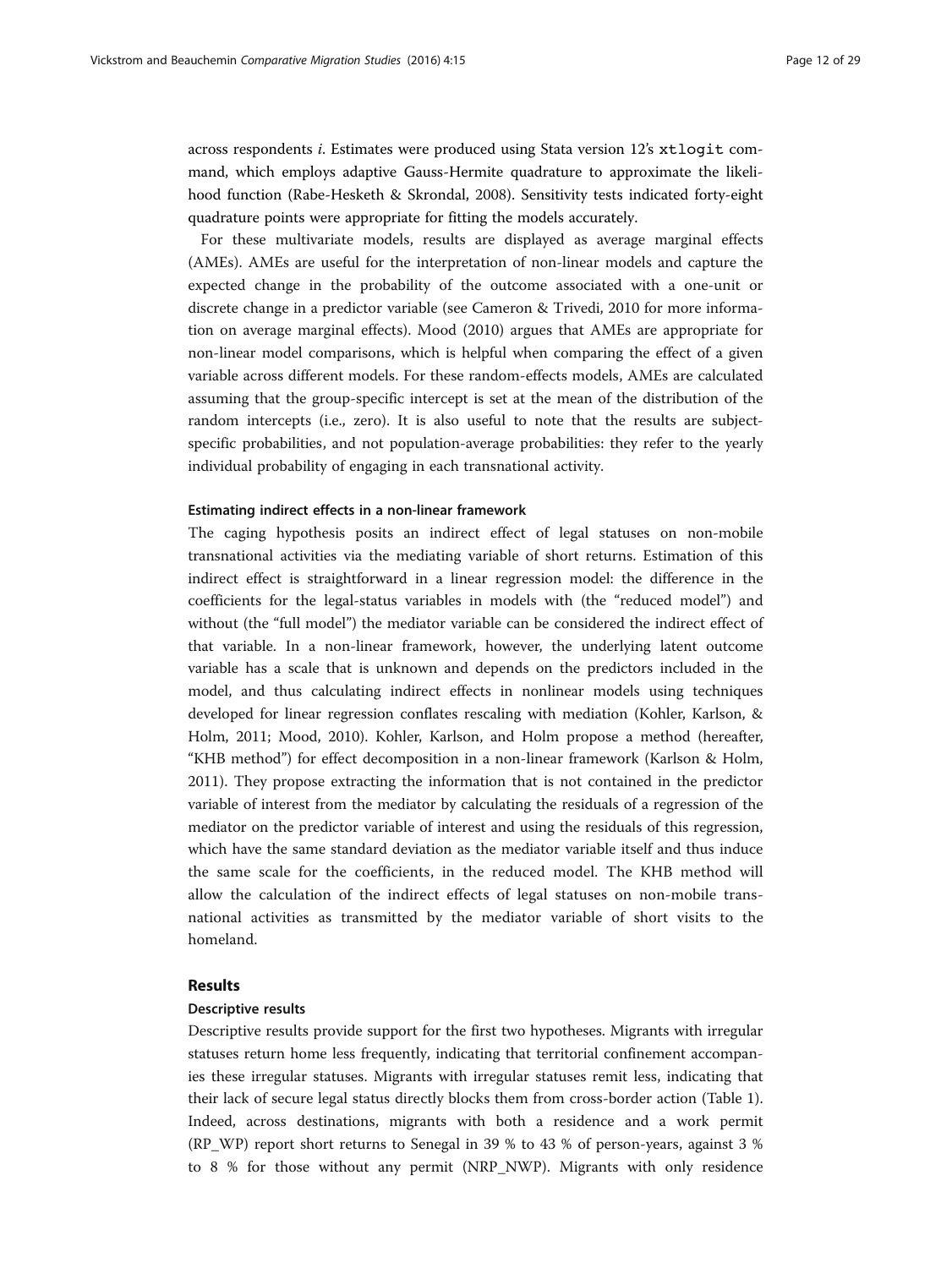| Variable                                | France  |           |                  |               |                                      | Spain         |                    |      |                  |      | Italy            |           |                  |      |                    |             |                  |             |                  |           |                  |               |            |      |
|-----------------------------------------|---------|-----------|------------------|---------------|--------------------------------------|---------------|--------------------|------|------------------|------|------------------|-----------|------------------|------|--------------------|-------------|------------------|-------------|------------------|-----------|------------------|---------------|------------|------|
|                                         |         | irregular | Mixed<br>(no RP) |               | Fully<br>Mixed<br>(no WP)<br>regular |               | Fully<br>irregular |      | Mixed<br>(no RP) |      | Mixed<br>(no WP) |           | Fully<br>regular |      | Fully<br>irregular |             | Mixed<br>(no RP) |             | Mixed<br>(no WP) |           | Fully<br>regular |               |            |      |
|                                         | mean sd |           | mean sd          |               | mean sd                              |               | mean sd            |      | mean sd          |      | mean sd          |           | mean             | sd   | mean sd            |             | mean sd          |             | mean sd          |           | mean             | - sd          | mean sd    |      |
| Short returns                           | 0.03    |           | $0.17$ 0.17      | 0.37          | 0.17                                 | 0.38          | 0.39               | 0.49 | 0.03             | 0.17 | 0.36             | 0.49      | 0.22             |      | 0.42 0.31          |             | 0.46 0.08        | 0.27        | 0.28             | 0.45      | 0.25             | 0.43 0.43     |            | 0.50 |
| Remitting to Senegal                    | 0.51    | 0.50      | 0.72             | 0.45          | 0.51                                 | 0.50          | 0.76               | 0.43 | 0.68             | 0.47 | 0.68             | 0.48 0.57 |                  | 0.50 | 0.78               | 0.41        | 0.50             | 0.50        | 0.84             | 0.37      | 0.70             | 0.46 0.81     |            | 0.40 |
| Entry status: no visa                   | 0.37    | 0.48      | 0.00             | 0.00          | 0.35                                 | 0.48          | 0.35               | 0.48 | 0.59             | 0.49 | 0.20             | 0.41      | 0.39             | 0.49 | 0.34               | 0.47        | 0.54             | 0.50        | 0.23             | 0.43      | 0.79             | 0.41          | 0.60       | 0.49 |
| Years in destination                    | 4.88    | 3.98      | 10.50            | 8.02          | 9.65                                 | 9.16          | 12.50              | 9.30 | 2.53             | 1.72 | 3.90             | 2.26 6.51 |                  | 5.47 | 7.60               | 5.28        | 3.80             |             | 3.76 6.56        | 5.04      | 7.84             | 5.68 9.13     |            | 5.56 |
| Period of arrival: post-1990            | 0.57    | 0.50      | 0.15             | 0.35          | 0.37                                 |               | 0.48 0.34          | 0.47 | 0.93             | 0.25 | 1.00             | 0.00      | 0.80             | 0.40 | 0.79               | 0.41        | 0.82             | 0.39        | 0.83             | 0.38      | 0.72             | 0.45          | 0.66       | 0.47 |
| Age at start of current migration spell | 26.10   | 9.14      | 26.20            | 6.25          | 28.40                                | 7.28          | 26.70              | 7.12 | 28.40            | 7.24 | 27.50            | 5.69      | 27.80            | 6.40 | 28.10              | 6.89        | 27.70            | 5.64        | 27.00            | 4.65      | 26.50            | 5.18          | 26.30      | 5.74 |
| Sex: Male                               | 0.52    |           | 0.50 0.72        |               | 0.45 0.56                            |               | 0.50 0.60          |      | 0.49 0.87        |      | 0.33 0.75        |           | 0.44 0.46        | 0.50 | 0.82               | 0.39        | 0.86             | 0.35        | 0.92             | 0.27      | 0.83             | 0.38 0.94     |            | 0.24 |
| Years of education                      | 9.56    |           | 6.56 6.71        |               | 7.18 9.27                            | 7.98          | 9.81               |      | 6.72 5.43        | 4.94 | 2.37             |           | 4.01 5.12        | 5.78 | 7.24               |             | 5.19 9.05        | 4.23        | 10.40            | 3.76 9.01 |                  | 5.08          | 10.50 4.45 |      |
| Ethnicity: Wolof                        | 0.35    | 0.48      | 0.42             |               | 0.50 0.39                            | 0.49          | 0.26               | 0.44 | 0.67             | 0.47 | 0.04             | 0.21      | 0.47             |      | 0.50 0.49          |             | 0.50 0.79        | 0.41        | 0.75             |           | 0.44 0.74        | 0.44 0.85     |            | 0.36 |
| Religion: Mouride                       | 0.41    | 0.49      | 0.39             | 0.49          | 0.16                                 | 0.37          | 0.15               |      | 0.36 0.35        | 0.48 | 0.23             |           | 0.43 0.48        |      | 0.50 0.36          |             | 0.48 0.75        | $0.43$ 0.61 |                  | 0.49      | 0.61             | 0.49 0.66     |            | 0.47 |
| Unemployed                              | 0.02    | 0.13      | 0.01             | $0.12$ $0.01$ |                                      | 0.08          | 0.03               | 0.17 | 0.06             | 0.24 | 0.08             | 0.28      | 0.02             | 0.14 | 0.03               |             | $0.18$ 0.10      | 0.29        | 0.03             | 0.16      | 0.03             | 0.17          | 0.01       | 0.11 |
| Employed                                | 0.64    | 0.48      | 0.90             | 0.31          | 0.69                                 | 0.46          | 0.77               | 0.42 | 0.88             | 0.32 | 0.79             |           | 0.42 0.52        | 0.50 | 0.94               | 0.24        | 0.89             | 0.32        | 0.97             | 0.16      | 0.83             | 0.38 0.97     |            | 0.16 |
| Inactive                                | 0.34    | 0.48      | 0.09             | 0.29          | 0.30                                 | 0.46          | 0.20               | 0.40 | 0.06             | 0.23 | 0.13             |           | 0.34 0.46        | 0.50 | 0.03               | 0.17        | 0.02             | 0.13        | 0.00             | 0.00      | 0.14             | 0.35          | 0.01       | 0.12 |
| Occupation: self-employed               | 0.09    | 0.29      | 0.31             | 0.47          | 0.12                                 | 0.32          | 0.03               | 0.18 | 0.38             | 0.49 | 0.13             | 0.35      | 0.29             | 0.45 | 0.17               | 0.37        | 0.46             | 0.50        | 0.08             | 0.28      | 0.21             | 0.41          | 0.15       | 0.36 |
| Self-reported economic status: good     | 0.22    | 0.42      | 0.03             | 0.16          | 0.03                                 | 0.17          | 0.05               | 0.22 | 0.02             | 0.13 | 0.00             | 0.00      | 0.02             | 0.15 | 0.03               |             | $0.16$ 0.04      | 0.19        | 0.10             | 0.30      | 0.11             | $0.32$ 0.15   |            | 0.35 |
| Number of contacts at destination       | 2.09    | 2.21      | 1.05             | 1.57          | 3.46                                 | 2.68          | 4.44               | 2.85 | 1.87             | 1.75 | 1.45             | 1.54      | 3.00             | 2.08 | 2.35               | 1.96        | 2.08             | 1.89        | 3.17             | 2.32      | 2.29             | 2.22          | 2.24       | 2.04 |
| Number of trips                         | 1.74    | 0.88      | 1.32             | 0.92          | 1.71                                 | 1.07          | 1.43               | 1.00 | 1.47             | 0.78 | 1.22             |           | 0.54 1.34        | 0.61 | 1.45               |             | 0.80 1.37        | 0.66        | 1.26             | 0.47      | 1.32             | 0.66          | 1.45       | 0.96 |
| Does not speak language of destination  | 0.16    | 0.37      | 0.00             | 0.00          | 0.14                                 |               | $0.35$ 0.05        |      | $0.22$ 0.67      | 0.47 | 0.77             |           | 0.43 0.68        | 0.47 | 0.59               | 0.49        | 0.60             | 0.49        | 0.53             |           | $0.50$ 0.73      | 0.44 0.53     |            | 0.50 |
| Kids in Senegal                         | 0.42    | 0.49      | 0.41             | 0.49          | 0.33                                 | 0.47          | 0.19               |      | 0.39 0.33        | 0.47 | 0.17             | 0.39      | 0.39             | 0.49 | 0.35               |             | 0.48 0.41        | 0.49        | 0.42             |           | 0.50 0.44        |               | 0.50 0.55  | 0.50 |
| Spouse in Senegal                       | 0.26    | 0.44      | 0.45             |               | $0.50$ $0.23$                        |               | 0.42 0.19          |      | 0.39 0.47        | 0.50 | 0.05             |           | $0.22$ 0.19      |      | $0.40$ 0.44        |             | 0.50 0.54        |             | 0.50 0.48        |           | 0.50 0.54        | $0.50$ $0.63$ |            | 0.48 |
| Geographic origin: from Dakar           | 0.20    | 0.40      | 0.13             | 0.34          | 0.26                                 | $0.44$ $0.21$ |                    | 0.41 | 0.30             |      | $0.46$ 0.14      |           | $0.35$ 0.20      | 0.40 | 0.33               | $0.47$ 0.51 |                  |             | $0.50$ $0.45$    |           | $0.50$ $0.34$    | 0.47          | 0.45       | 0.50 |

<span id="page-12-0"></span>Table 1 Descriptive statistics for MAFE-Senegal sample, by destination and legal status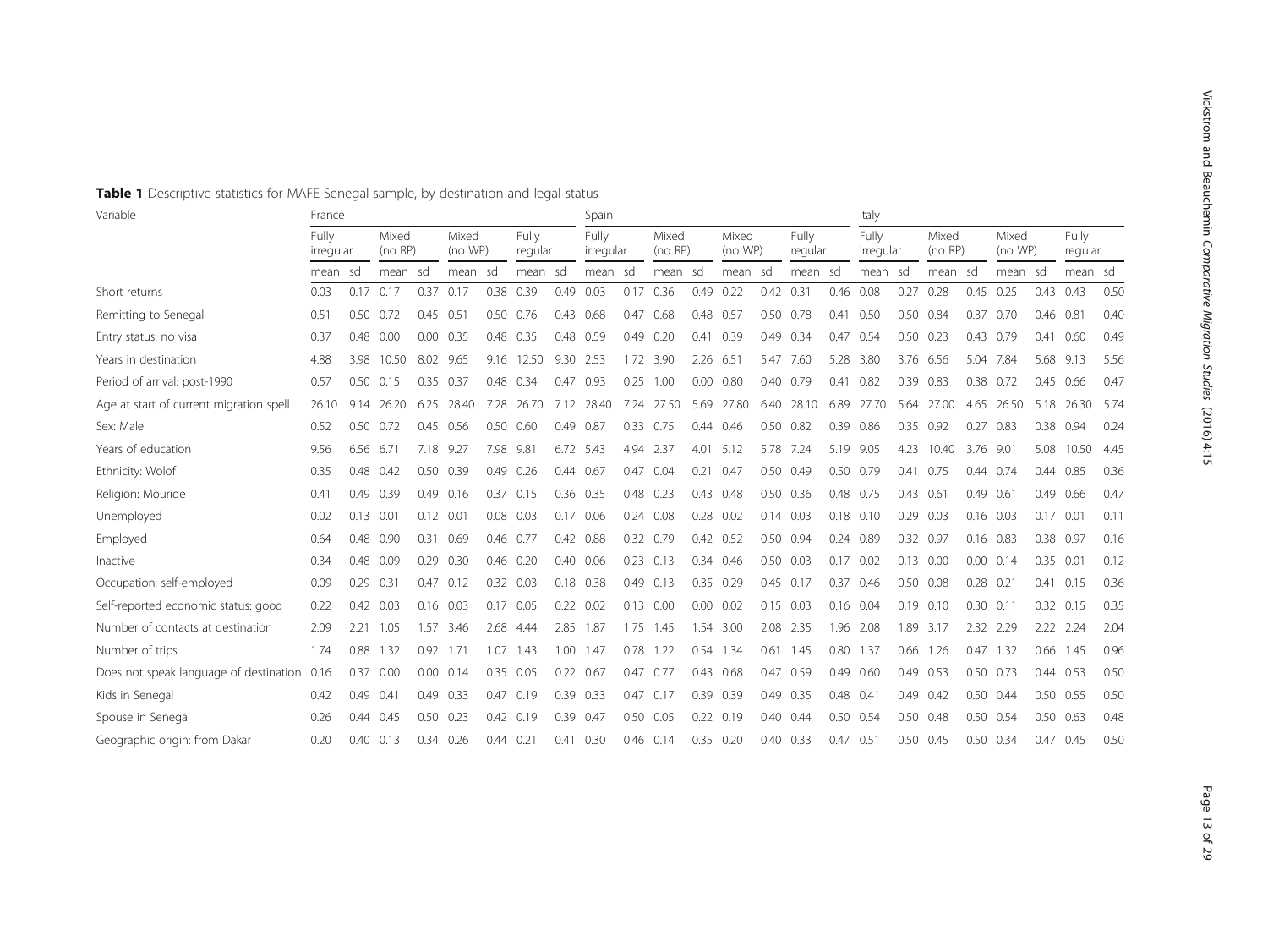# Table 1 Descriptive statistics for MAFE-Senegal sample, by destination and legal status (Continued)

| Father's ed.: less than secondary school | 0.64  | 0.48<br>0.74 | 0.44<br>0.65 | 0.48<br>0.62 | 0.78<br>0.49 | 0.88<br>0.42 | 0.77<br>0.34 | 0.42<br>0.82 | 0.80<br>0.38 | 0.40<br>0.75 | 0.67<br>0.44 | 0.47<br>0.72 | 0.45 |
|------------------------------------------|-------|--------------|--------------|--------------|--------------|--------------|--------------|--------------|--------------|--------------|--------------|--------------|------|
| Trip paid by family                      | 0.38  | 0.49<br>0.28 | 0.45<br>0.52 | 0.50<br>0.48 | 0.50<br>0.27 | 0.44<br>0.13 | 0.34<br>0.50 | 0.50<br>0.27 | 0.25<br>0.44 | 0.23<br>0.43 | 0.42<br>0.42 | 0.49 0.31    | 0.46 |
| Plan to stay: definitive                 | 0.42  | 0.49<br>0.04 | 0.20<br>0.21 | 0.35<br>0.41 | 0.48<br>0.62 | 0.49<br>0.81 | 0.74<br>0.40 | 0.58<br>0.44 | 0.49<br>0.65 | 0.48<br>0.52 | 0.50<br>0.58 | 0.49<br>0.65 | 0.48 |
| Trip motivation: work/better life        | 0.46  | 0.50 0.73    | 0.45<br>0.41 | $0.49$ 0.42  | 0.49 0.73    | 0.44 0.79    | $0.42$ 0.18  | 0.38 0.68    | 0.80<br>0.47 | 0.40<br>0.79 | 0.48<br>0.41 | 0.50<br>0.91 | 0.28 |
| At least one parent alive in Senegal     | 0.91  | 0.28<br>0.88 | 0.93<br>0.33 | 0.26<br>0.75 | 0.89<br>0.44 | 0.31<br>0.95 | 0.86<br>0.23 | 0.34<br>0.81 | 0.74<br>0.40 | 0.44<br>0.93 | 0.25<br>0.81 | 0.40<br>0.81 | 0.39 |
| Legal status                             | mean  |              | sd           |              | mean         |              | sd           |              | mean         |              | sd           |              |      |
| Fully irregular                          | 0.13  |              | 0.34         |              | 0.26         |              | 0.44         |              | 0.21         |              | 0.4          |              |      |
| Mixed (no RP)                            | 0.031 |              | 0.17         |              | 0.027        |              | 0.16         |              | 0.063        |              | 0.24         |              |      |
| Mixed (no WP)                            | 0.1   |              | 0.3          |              | 0.055        |              | 0.23         |              | 0.12         |              | 0.33         |              |      |
| Fully regular                            | 0.74  |              | 0.44         |              | 0.65         |              | 0.48         |              | 0.61         |              | 0.49         |              |      |
| N (person-years)                         | 3677  |              |              |              | 2098         |              |              |              | 2413         |              |              |              |      |
| N (trips)                                | 768   |              |              |              |              |              |              |              |              |              |              |              |      |

Source: MAFE-Senegal. Notes: sampling probability weights applied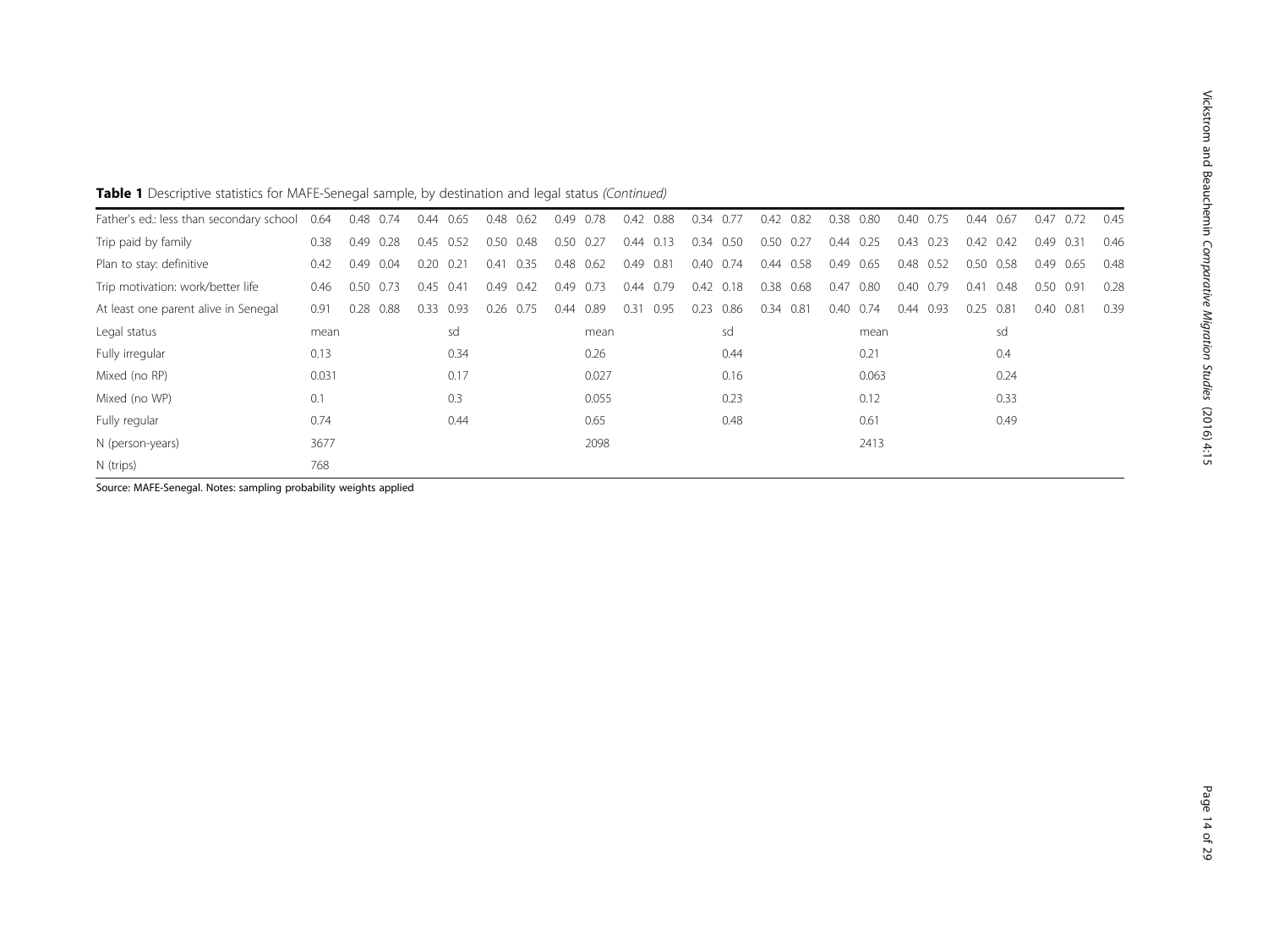authorization (RP\_NWP) are less likely than migrants with either fully regular status or work-only authorization to make visits to the homeland. This indicates that a residence permit in and of itself, which should grant the legal ability to circulate, is not sufficient for successful circulation.

Overall, irregular legal status seems to constrain remitting less than short returns: the proportion of Senegalese migrants who remit is never under 50 %, whatever the destinations and legal-status categories (Table [1](#page-12-0)). Still, migrants with fully regular legal status are more likely to remit than migrants with fully irregular legal status. In addition, in most cases, migrants with fully regular status are also more likely to participate in this activity than migrants with mixed statuses. This general pattern holds across destinations.

The descriptive evidence supports the hypothesis that those migrants who make short returns home have a higher propensity to engage in non-mobile transnational activities and of an indirect effect of territorial confinement on remitting via the inhibition of short returns. Figure 2 shows the variation in transnational activities conditional on both short returns and legal status. Variation in non-mobile transnational activities by cross-border mobility is evident: migrants who circulate are more likely to remit. In addition, this figure shows that legal status can operate through short returns to constrain non-mobile transnational activities: migrants who lack secure legal status and, as a result, do not visit the homeland engage in remitting less frequently.

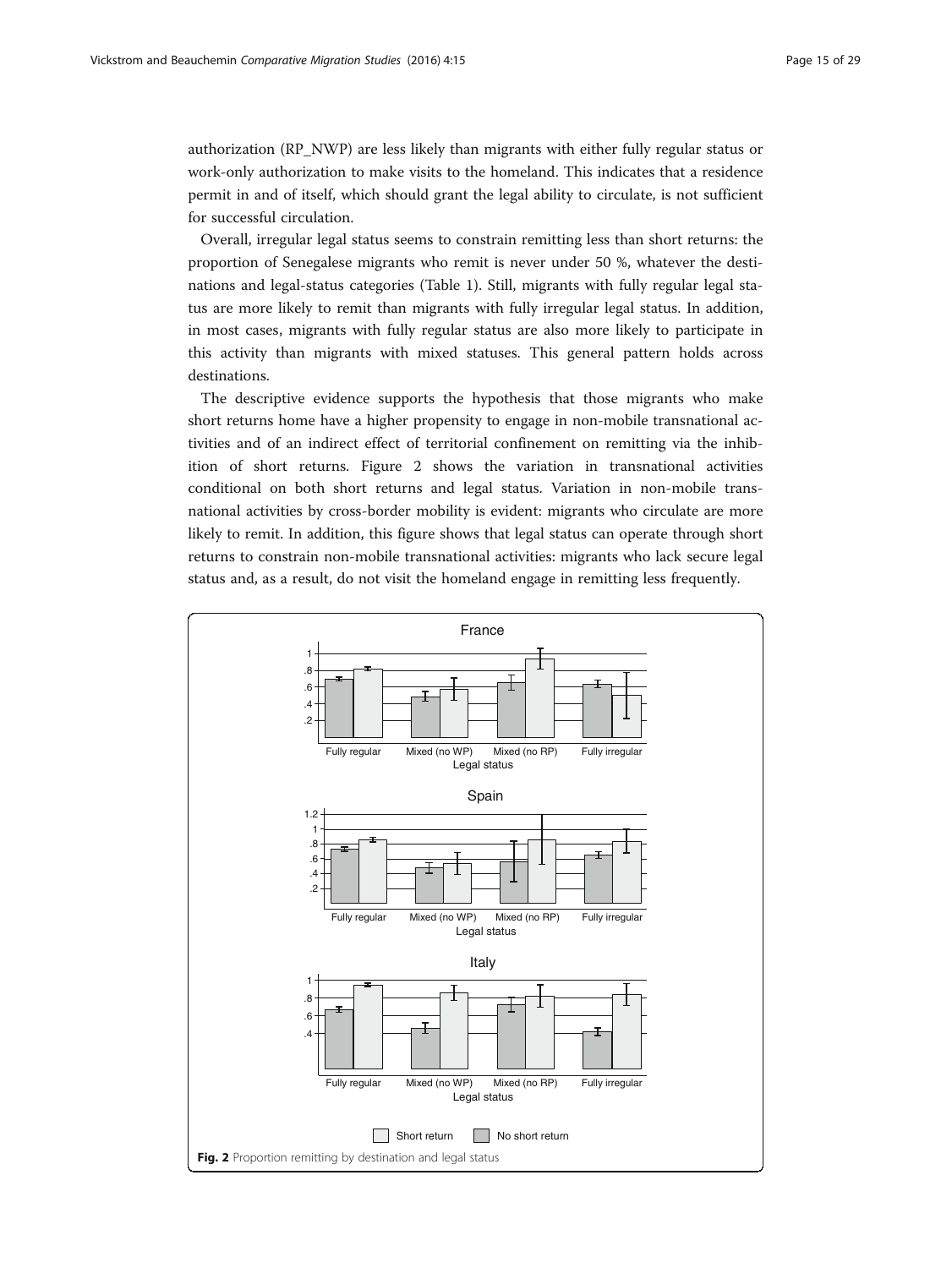#### Multivariate results

### Hypothesis 1: territorial confinement

Multivariate analyses indicate that the association between legal status and visiting the homeland is robust. Model I of Table [2](#page-16-0) shows the results of the random-intercept logistic regression of yearly reports of short returns for the pooled cross-national sample. Compared to migrants with fully regular (RP\_WP) status, those migrants with fully irregular or mixed statuses are statistically significantly less likely to circulate. Senegalese migrants with fully irregular (NRP\_NWP) status are 22 percentage points less likely to report a visit to Senegal in any given year than migrants with fully regular (RP\_WP) status. This translates into a subject-specific predicted probability of circulation for migrants with fully irregular status of 3 %, while those migrants with both residence and work authorization have a subject-specific predicted probability of about 25 %. Having fully regular status is thus associated with a seven-fold increase in the probability of making a visit home compared to having fully irregular status. Senegalese migrants who lack any kind of legal authorization have little chance of visiting the homeland because they are largely confined to the territory of the countries in which they reside. Furthermore, Models II through IV of Table [2](#page-16-0) show that the negative effect of fully irregular status is, ceteris paribus, very consistent across the three destinations. Despite different immigration-policy contexts, then, a complete lack of legal authorization firmly constrains migrants' ability to travel home.

Table [2](#page-16-0) also indicates that migrants with semi-irregular or mixed statuses are also less likely than migrants with fully regular status to circulate between destination and origin. Lacking only a residence permit (NRP\_WP) is associated with a 14-percentage-point gap in the probability of visiting the homeland compared to migrants with fully regular status, while lacking only a work permit (RP\_NWP) is associated with an 8-point gap. Countryspecific models (II through IV) show, however, that these effects are mostly concentrated among migrants in France: mixed statuses have less effect on short returns of Senegalese migrants living in Spain and Italy. On the other hand, conditions of entry have a more powerful impact in these countries, where having entered without a visa is negatively associated with short returns (models III and IV). Migrants who were irregular upon entry—a status more common in Italy and Spain than in France (see Table [1](#page-12-0))—are likely wary of the costs of another potentially undocumented border crossing.

These multivariate results thus support the hypothesis of territorial confinement: Senegalese migrants who lack one or both forms of authorization are significantly less likely to engage in short returns to Senegal, and this effect is constant across destinations. The legal reality that creates these irregular statuses thus functions as an important constraint on this physical, mobile form of cross-border action across disparate immigration-policy regimes.

### Hypothesis 2: structural exclusion and blocked transnationalism

Blocked transnationalism/structural exclusion was evident in the descriptive results: Senegalese migrants with fully regular (RP\_WP) status were the most likely to engage in the non-mobile transnational activity of remitting, while migrants with fully or semiirregular statuses were less likely to participate in this activity (Table [1\)](#page-12-0). This blockage as a result of lack of secure legal status is also evident in the multivariate results of Table [3.](#page-17-0) Model I of Table [3](#page-17-0) shows the results of the random-intercept logistic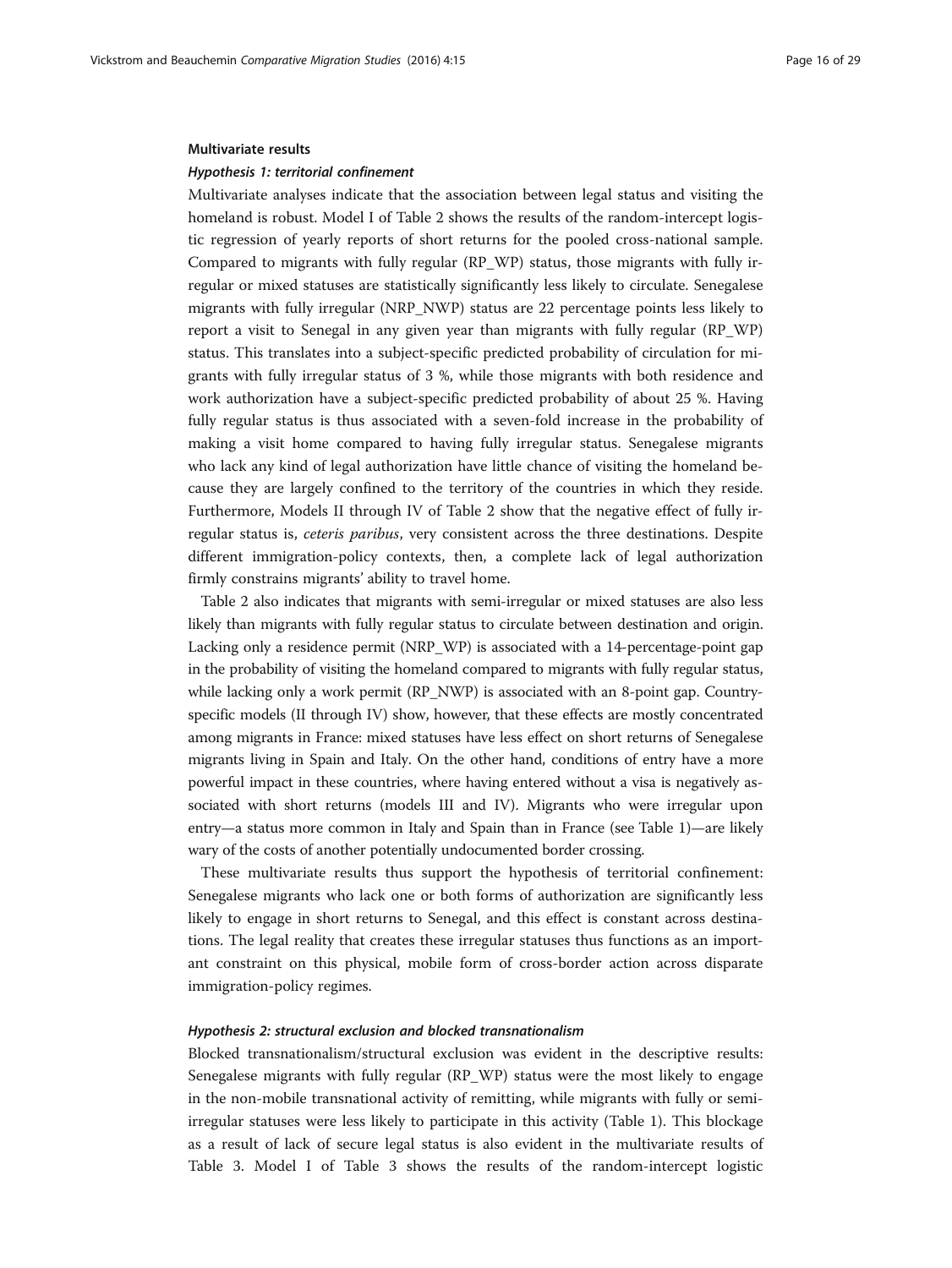<span id="page-16-0"></span>

| Table 2 Multivariate results for random-intercept regression models of short returns |  |
|--------------------------------------------------------------------------------------|--|
|--------------------------------------------------------------------------------------|--|

| Predictor                                          | I. Pooled   |        | II. France |        | III. Spain |        | IV. Italy         |        |  |
|----------------------------------------------------|-------------|--------|------------|--------|------------|--------|-------------------|--------|--|
|                                                    | AME         | se     | AME        | se     | AME        | se     | AME               | se     |  |
| Legal status (ref: fully regular:<br>RP_WP)        |             |        |            |        |            |        |                   |        |  |
| Fully irregular (NRP_NWP)                          | $-0.22***$  | 0.016  | $-0.25***$ | 0.028  | $-0.21***$ | 0.023  | $-0.20***$        | 0.031  |  |
| Mixed (NRP WP)                                     | $-0.14***$  | 0.027  | $-0.20***$ | 0.038  | 0.11       | 0.14   | $-0.11*$          | 0.042  |  |
| Mixed (RP_NWP)                                     | $-0.077***$ | 0.023  | $-0.13***$ | 0.033  | $-0.038$   | 0.048  | 0.013             | 0.049  |  |
| Destination (ref: France)                          |             |        |            |        |            |        |                   |        |  |
| Spain                                              | 0.0089      | 0.037  |            |        |            |        |                   |        |  |
| Italy                                              | $-0.038$    | 0.034  |            |        |            |        |                   |        |  |
| Entry status: no visa (ref: visa)                  | $-0.01$     | 0.02   | 0.039      | 0.034  | $-0.060+$  | 0.035  | $-0.096*$         | 0.040  |  |
| Years in destination                               | $0.0099***$ | 0.0013 | $0.010***$ | 0.0019 | $0.014***$ | 0.0024 | $0.010***$        | 0.0024 |  |
| Period of arrival: post-1990<br>(ref: pre-1990)    | 0.032       | 0.029  | 0.017      | 0.046  | $-0.030$   | 0.054  | 0.011             | 0.071  |  |
| Age at start of current migration<br>spell         | $-0.00029$  | 0.002  | 0.000082   | 0.0032 | $-0.0011$  |        | $0.0026 -0.00021$ | 0.0046 |  |
| Sex: Male (ref: female)                            | 0.01        | 0.031  | $-0.035$   | 0.051  | $-0.0081$  | 0.046  | 0.051             | 0.063  |  |
| Years of education                                 | $0.0058*$   | 0.0025 | $0.012***$ | 0.0042 | 0.00091    | 0.0035 | 0.0016            | 0.0060 |  |
| Ethnicity: Wolof (ref.: other)                     | 0.034       | 0.029  | $-0.018$   | 0.052  | $0.12***$  | 0.039  | 0.043             | 0.056  |  |
| Religion: Mouride (ref.: other)                    | 0.047       | 0.032  | 0.042      | 0.067  | 0.038      | 0.042  | 0.030             | 0.052  |  |
| Economic activity (ref.: unemployed)               |             |        |            |        |            |        |                   |        |  |
| Employed                                           | 0.036       | 0.031  | $-0.065$   | 0.058  | $0.18***$  | 0.042  | 0.053             | 0.053  |  |
| Inactive                                           | 0.0029      | 0.035  | $-0.084$   | 0.062  | $0.14***$  | 0.054  | $-0.069$          | 0.065  |  |
| Occupation: self-employed<br>(ref.: other)         | $-0.018$    | 0.024  | 0.022      | 0.076  | 0.015      | 0.037  | $-0.045$          | 0.036  |  |
| Self-reported econ. status: good<br>(ref.: bad)    | 0.041       | 0.035  | $-0.075$   | 0.047  | $-0.088$   | 0.099  | $0.11*$           | 0.053  |  |
| Number of contacts at destination                  | 0.0011      | 0.004  | $-0.0054$  | 0.0060 | $-0.011$   | 0.0079 | 0.014             | 0.0094 |  |
| Number of trips                                    | 0.009       | 0.012  | 0.022      | 0.017  | $-0.015$   | 0.024  | $-0.019$          | 0.032  |  |
| Does not speak language of<br>destination          | $-0.022$    | 0.029  | 0.057      | 0.12   | $-0.099**$ | 0.036  | 0.0017            | 0.051  |  |
| Kids in Senegal (ref.: no)                         | $-0.0018$   | 0.019  | $-0.038$   | 0.035  | 0.045      | 0.035  | 0.014             | 0.031  |  |
| Spouse in Senegal (ref.: no)                       | $0.15***$   | 0.026  | $0.082 +$  | 0.047  | $0.073+$   | 0.040  | $0.22***$         | 0.041  |  |
| Geographic origin: from Dakar<br>(ref.: other)     | 0.021       | 0.028  | $-0.0096$  | 0.049  | $-0.045$   | 0.038  | $0.095+$          | 0.051  |  |
| Father's ed.: < secondary school<br>(ref.: more)   | $-0.016$    | 0.029  | 0.023      | 0.047  | $-0.0019$  | 0.043  | $-0.034$          | 0.056  |  |
| Trip paid by family (ref.: no)                     | $-0.013$    | 0.027  | $-0.027$   | 0.045  | $-0.037$   | 0.044  | 0.0082            | 0.055  |  |
| Plan to stay: definitive (ref.: no)                | $-0.01$     | 0.025  | 0.011      | 0.046  | $-0.0018$  | 0.036  | $-0.014$          | 0.050  |  |
| Trip motivation: work/better<br>life (ref.: other) | $-0.0044$   | 0.025  | 0.018      | 0.046  | 0.0041     | 0.037  | $-0.024$          | 0.061  |  |
| At least one parent alive in Sn.<br>(ref.:no)      | $-0.053*$   | 0.022  | $-0.014$   | 0.032  | $-0.058$   | 0.038  | $-0.054$          | 0.045  |  |
| Log likelihood                                     | $-3411.38$  |        | $-1608.37$ |        | $-883.35$  |        | $-851.44$         |        |  |
| $\rho$ (latent)                                    | 0.51        |        | 0.507      |        | 0.317      |        | 0.637             |        |  |
| Pearson's r (manifest)                             | 0.3         |        | 0.347      |        | 0.192      |        | 0.431             |        |  |
| Observations (person-years)                        | 8119        |        | 3676       |        | 2089       |        | 2354              |        |  |

Source: MAFE-Senegal. Notes: +  $p < 0.10$ , \*  $p < 0.05$ , \*\*  $p < 0.01$ , \*\*\*  $p < 0.001$ . Average marginal effects (AMEs) calculated with individual-specific intercept assumed at mean of distribution of random intercepts. Pearson's r evaluated at median linear predictor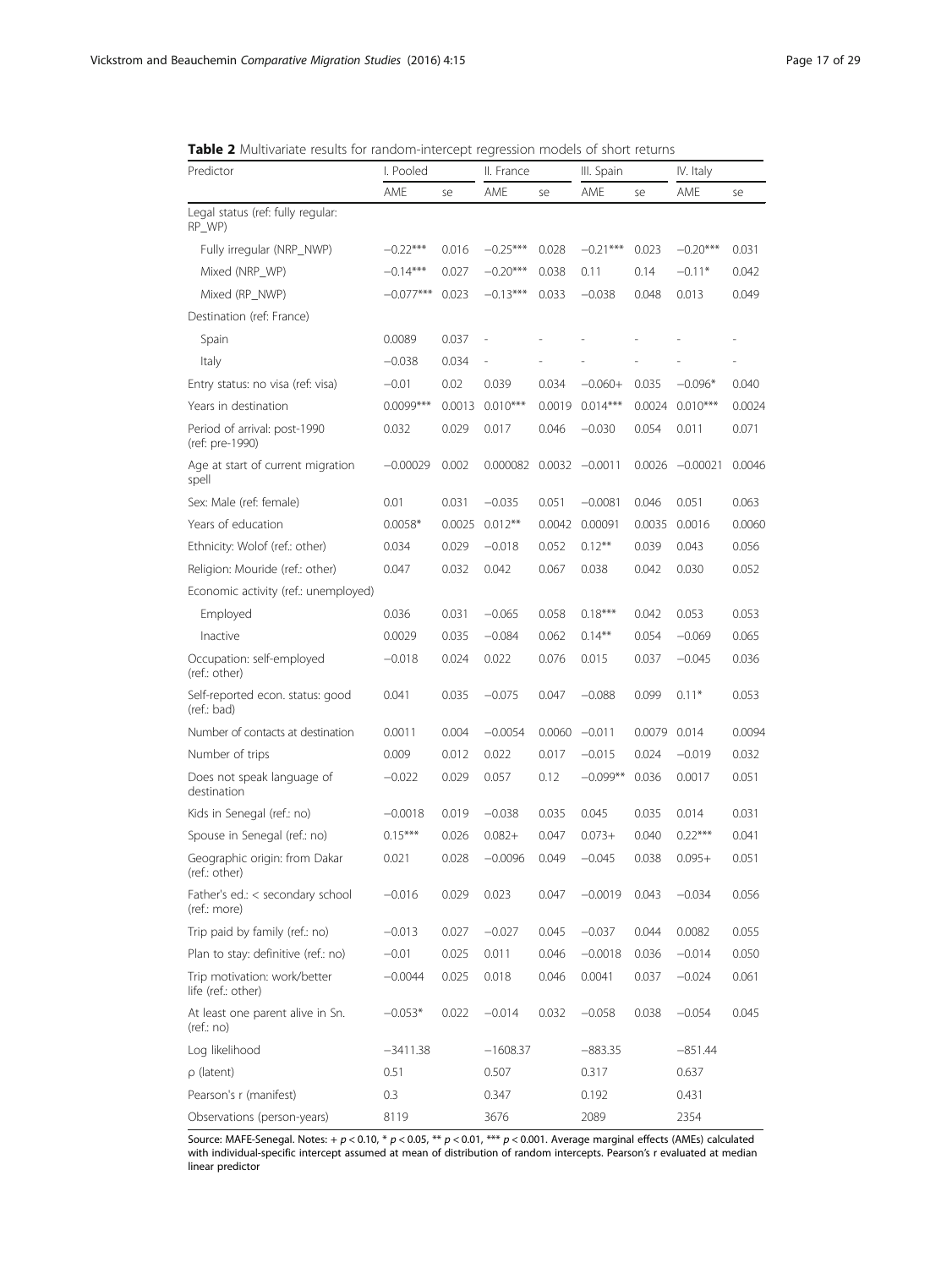<span id="page-17-0"></span>Table 3 Multivariate results for random-intercept regression models of remittances

| Predictor                                          | I. Pooled  |        | II. France  |        | III. Spain |        | IV. Italy  |        |  |
|----------------------------------------------------|------------|--------|-------------|--------|------------|--------|------------|--------|--|
|                                                    | AME        | se     | AME         | se     | AME        | se     | AME        | se     |  |
| Short return (ref.: none)                          | $0.060***$ | 0.011  | $0.055***$  | 0.018  | 0.026      | 0.016  | $0.10***$  | 0.026  |  |
| Legal status (ref: fully regular:<br>RP_WP)        |            |        |             |        |            |        |            |        |  |
| Fully irregular (NRP_NWP)                          | $-0.11***$ | 0.021  | 0.017       | 0.030  | $-0.11***$ | 0.035  | $-0.045$   | 0.027  |  |
| Mixed (NRP_WP)                                     | $0.056*$   | 0.026  | $0.13***$   | 0.038  | $-0.026$   | 0.073  | 0.039      | 0.030  |  |
| Mixed (RP_NWP)                                     | $-0.03$    | 0.02   | $-0.047$    | 0.034  | $-0.033$   | 0.031  | 0.013      | 0.033  |  |
| Destination (ref: France)                          |            |        |             |        |            |        |            |        |  |
| Spain                                              | 0.012      | 0.042  |             |        |            |        |            |        |  |
| Italy                                              | $-0.036$   | 0.048  |             |        |            |        |            |        |  |
| Entry status: no visa (ref: visa)                  | $-0.034+$  | 0.02   | $-0.000041$ | 0.027  | $-0.18***$ | 0.063  | 0.010      | 0.045  |  |
| Years in destination                               | $0.022***$ | 0.002  | $0.018***$  | 0.0027 | $0.028***$ | 0.0055 | $0.026***$ | 0.0043 |  |
| Period of arrival: post-1990<br>(ref: pre-1990)    | $-0.015$   | 0.038  | 0.052       | 0.054  | $-0.10+$   | 0.061  | $-0.045$   | 0.086  |  |
| Age at start of current migration<br>spell         | 0.0026     | 0.0025 | $-0.00035$  | 0.0038 | 0.0025     | 0.0040 | 0.0045     | 0.0053 |  |
| Sex: Male (ref: female)                            | $-0.029$   | 0.04   | $-0.060$    | 0.062  | 0.11       | 0.080  | 0.0083     | 0.071  |  |
| Years of education                                 | $-0.0066+$ | 0.0035 | $-0.013*$   | 0.0056 | $-0.0066$  | 0.0058 | 0.0040     | 0.0067 |  |
| Ethnicity: Wolof (ref.: other)                     | 0.0085     | 0.039  | $-0.054$    | 0.073  | 0.052      | 0.062  | $-0.011$   | 0.065  |  |
| Religion: Mouride (ref.: other)                    | 0.0022     | 0.041  | 0.037       | 0.074  | 0.080      | 0.062  | $-0.018$   | 0.059  |  |
| Economic activity (ref.:<br>unemployed)            |            |        |             |        |            |        |            |        |  |
| Employed                                           | $0.46***$  | 0.05   | $0.38***$   | 0.078  | $0.29***$  | 0.080  | $0.35***$  | 0.064  |  |
| Inactive                                           | $0.098 +$  | 0.053  | $-0.015$    | 0.078  | $-0.034$   | 0.095  | $0.26***$  | 0.075  |  |
| Occupation: self-employed<br>(ref.: other)         | $-0.048+$  | 0.027  | 0.036       | 0.064  | $-0.097*$  | 0.043  | $-0.012$   | 0.029  |  |
| Self-reported econ. status: good<br>(ref.: bad)    | $-0.026$   | 0.034  | $-0.0036$   | 0.060  | $-0.49*$   | 0.20   | $-0.11***$ | 0.042  |  |
| Number of contacts at destination                  | $-0.0074+$ | 0.0038 | $-0.014**$  | 0.0053 | 0.0045     | 0.0075 | 0.0055     | 0.010  |  |
| Number of trips                                    | $0.072***$ | 0.017  | $0.12***$   | 0.034  | $-0.059$   | 0.045  | $0.12***$  | 0.046  |  |
| Does not speak language of<br>destination          | $0.081*$   | 0.035  | $-0.26$     | 0.22   | 0.010      | 0.054  | 0.088      | 0.065  |  |
| Kids in Senegal (ref.: no)                         | $0.072***$ | 0.02   | 0.047       | 0.030  | $0.15***$  | 0.037  | $0.083*$   | 0.036  |  |
| Spouse in Senegal (ref.: no)                       | $0.038 +$  | 0.021  | 0.040       | 0.036  | $-0.015$   | 0.031  | $0.063+$   | 0.035  |  |
| Geographic origin: from Dakar<br>(ref.: other)     | $-0.037$   | 0.038  | $-0.034$    | 0.066  | $-0.053$   | 0.064  | $-0.041$   | 0.057  |  |
| Father's ed.: < secondary school<br>(ref.: more)   | $-0.063+$  | 0.037  | 0.026       | 0.065  | $-0.058$   | 0.059  | $-0.16***$ | 0.052  |  |
| Trip paid by family (ref.: no)                     | $-0.0051$  | 0.038  | 0.092       | 0.062  | $-0.12$    | 0.080  | $-0.052$   | 0.066  |  |
| Plan to stay: definitive (ref.: no)                | $-0.099**$ | 0.033  | 0.060       | 0.053  | $-0.061$   | 0.053  | $-0.13*$   | 0.057  |  |
| Trip motivation: work/better life<br>(ref.: other) | $0.14***$  | 0.035  | 0.013       | 0.049  | 0.031      | 0.061  | $0.34***$  | 0.11   |  |
| At least one parent alive in Sn.<br>(ref.:no)      | $0.12***$  | 0.024  | $0.15***$   | 0.036  | $0.26***$  | 0.051  | $-0.054$   | 0.039  |  |
| Log likelihood                                     | $-1938.61$ |        | $-907.774$  |        | $-483.250$ |        | $-425.263$ |        |  |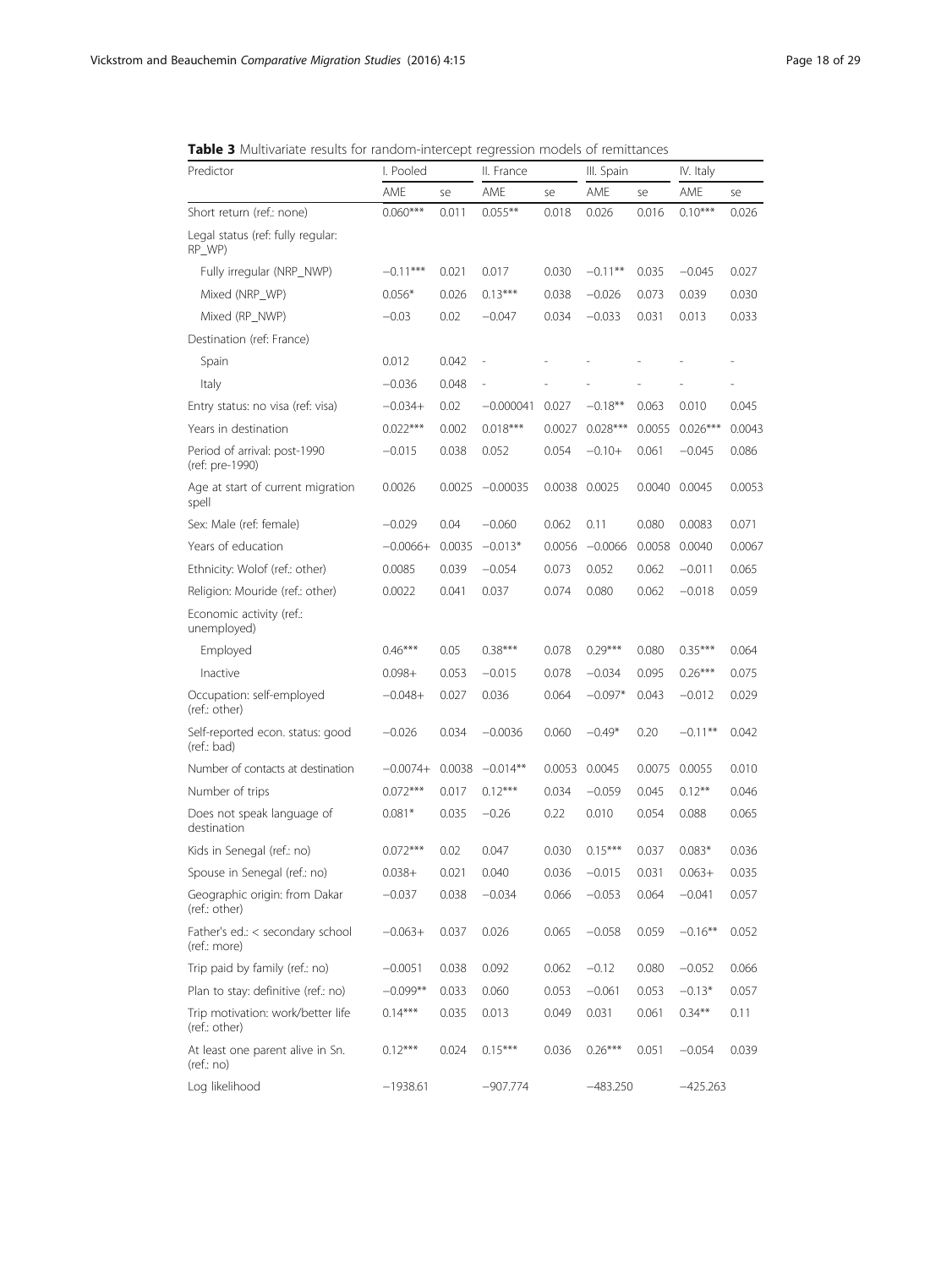|  |  |  |  |  | <b>Table 3</b> Multivariate results for random-intercept regression models of remittances <i>(Continued)</i> |  |  |  |  |  |  |
|--|--|--|--|--|--------------------------------------------------------------------------------------------------------------|--|--|--|--|--|--|
|--|--|--|--|--|--------------------------------------------------------------------------------------------------------------|--|--|--|--|--|--|

| $\rho$ (latent)             | 0.9  | 0.896 | 0.946 | 0.944 |
|-----------------------------|------|-------|-------|-------|
| Pearson's r (manifest)      | 0.71 | 0.707 | 0.783 | 0.782 |
| Observations (person-years) | 8119 | 3676  | 2089  | 2354  |

Source: MAFE-Senegal. Notes: + p < 0.10, \* p < 0.05, \*\* p < 0.01, \*\*\* p < 0.001. Average marginal effects (AMEs) calculated with individual-specific intercept assumed at mean of distribution of random intercepts. Pearson's r evaluated at median linear predictor

regression of yearly reports of remitting. Compared to migrants with fully regular (RP\_WP) status, those migrants with fully irregular (NRP\_NWP) status are almost eleven percentage points less likely to report remitting in any given year, whatever their socio-economic status. Models II through IV show, however, that this effect is concentrated exclusively among migrants with irregular status in Spain. In addition to the negative effect of yearly irregular status, the negative effect of having entered without a visa that appears in the pooled model is also exclusively concentrated among migrants in Spain. It is worth noting, however, that the predicted probability of remitting from this country is still relatively high even for migrants with fully irregular status, indicating a near-universality of remitting among Senegalese migrants and an ability to circumvent formal barriers to these transfers.

The results thus show that the structural exclusion hypothesis is not fully supported: net of the socio-economic situation, legal status has no effect in France and Italy and a moderate effect in the Spanish context. This could be explained by the fact that migrants do not need to have the benefit of a legal status to be able to transfer money in their home country: they can use their own social network (co-ethnics bringing money home when they travel) or alternative services developed outside of the bank system, which they can access whatever their legal status (Ezeoha, [2013](#page-26-0); Sarr, [2009](#page-27-0)). Furthermore, the insecurity associated with an irregular status may encourage some migrants to remit: in contexts where the risk of deportation is high, remitting is a way to insure that money earned abroad will remain accessible in case of forced return (Pozo, [2005](#page-27-0)). These two arguments could explain the specificity of the Spanish results: on the one hand, the higher percentage of migrants with irregular status in this country (21 %, see Table [1\)](#page-12-0) reduces the potential number of co-ethnics able to travel home with remittances due to territorial confinement; on the other hand, the relative tranquility of irregular migrants in Spain (Carnet, [2007;](#page-26-0) Tandian & Bergh, [2014](#page-27-0)) compared to those subject to harsh policies in France and Italy (Finotelli & Sciortino, [2009;](#page-26-0) Schain, [2008\)](#page-27-0)—at least in some periods—may explain the finding that irregular migrants are less prone to remit in Spain than in the two other countries. In any case, the relationship between legal status and remitting is heavily dependent on the context of reception.

### Hypothesis 3: maintenance of social ties

The third hypothesis is that visits to the homeland will promote other forms of nonmobile transnational engagement through the maintenance of social ties and the ability to gather first-hand information. Model I in Table [3](#page-17-0) displays the direct effects of short visits to the homeland in the same year on remitting, net of the effects of other variables known to influence monetary transfers, such as family ties in the home country. There is indeed a positive direct relationship between visiting home and remitting.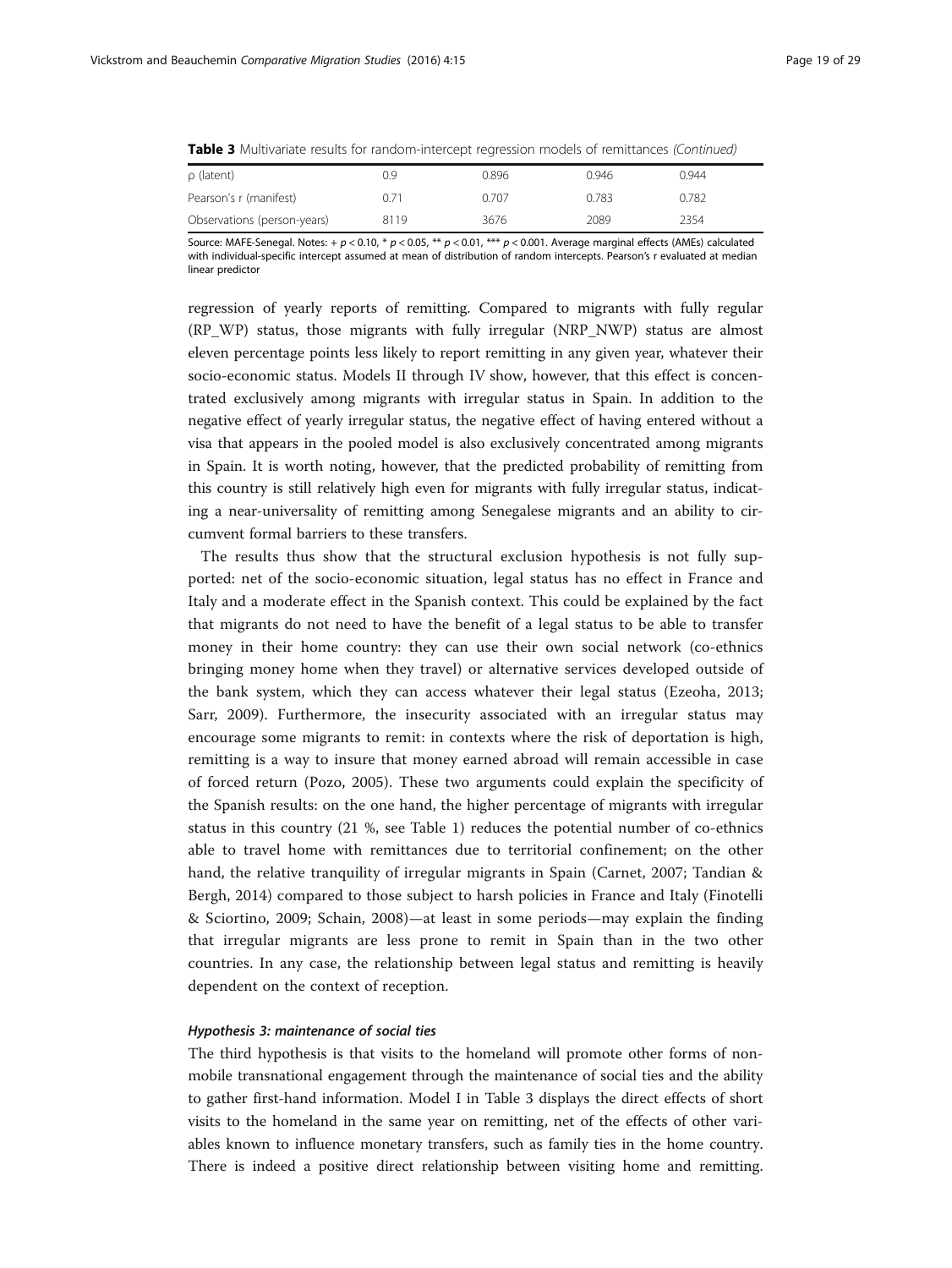Overall, returning to Senegal for a visit is associated with an increase of 6 percentage points in the probability of remitting.

Other variables also indicate the importance of circulating between destination and origin for ongoing non-mobile cross-border engagement. On one hand, the number of trips (i.e. previous stays of at least one year in the same country) is highly predictive of transnational engagement: each additional prior trip is associated with a 7.2 percentage-point increase in the probability of remitting. Repeat migration (approximately 30 % of the sample reported more than one trip) thus reinforces the transnational social field in such a way as to make non-mobile transnational action more likely for both individual and collective activities. On the other hand, migrants who reported planning to stay definitively in the destination country (as reported by 46 % of the sample) are 10 percentage points less likely to remit than those who do not plan to stay definitively, indicating that remitting is integral to Senegalese migrants' ability to prepare an eventual return to Senegal. Migrants who reported having migrated principally for work or in search of a better life are 14 percentage points more likely to remit, suggesting that those migrants with motivations of accumulation are more likely to participate in financial cross-border action.

Overall, circulating—be it in the short or long term, retrospectively measured or planned in the future—thus seems to create an incentive to remit. This result is in line with research that finds that remitting is a financial decision that migrants make in conjunction with their families (Stark, [1991\)](#page-27-0): migrants decide whether to send money to family in Senegal in response to personal and collective desires. Decisions to remit are fundamentally about allocation of resources in an extended family unit and are thus responsive to bonds of trust, emotion, and mutual obligation with the receivers of those resources (Carling, [2008](#page-26-0); Menjivar et al., [1998\)](#page-27-0). Financial decisions are thus subject to first-hand ties and the ability to gather information: as hypothesized, short visits to Senegal allow migrants to strengthen social ties and gather information about the potential uses of remittances via physical presence. Circulation over a longer term in the form of multiple trips also predicts a higher probability to remit. These effects appear very clearly in the pooled model, but they appear to be somewhat context dependent. In particular, none of the circulation variables displays significant effects on remitting among Senegalese migrants in Spain. We discuss further below the specificity of the results in the Spanish context.

## Hypothesis 4: caging and indirect effects of legal status via short returns

While Table [3](#page-17-0) displays the negative direct effects of irregular legal statuses and the positive direct effects of visits to the homeland on the remittances of Senegalese migrants, these models do not allow testing of the hypothesis of an indirect effect of irregular statuses on remitting via territorial confinement (see Fig. [1](#page-7-0) for the theoretical model). Table [4](#page-20-0) presents results from the non-linear decomposition of total effects using the KHB method and shows the direct, indirect, and total effects<sup>5</sup> of irregular legal statuses on remitting.

Results from the pooled model indicate an overall significant negative effect of fully irregular status on remitting, a global effect that can be decomposed into direct and indirect effects. The direct effect corresponds to the structural exclusion hypothesis and explains 86 % of the total negative effect of the fully irregular legal status (NRP\_NWP). The indirect effect, via the mediator of reduced short returns, explains 14 % of the total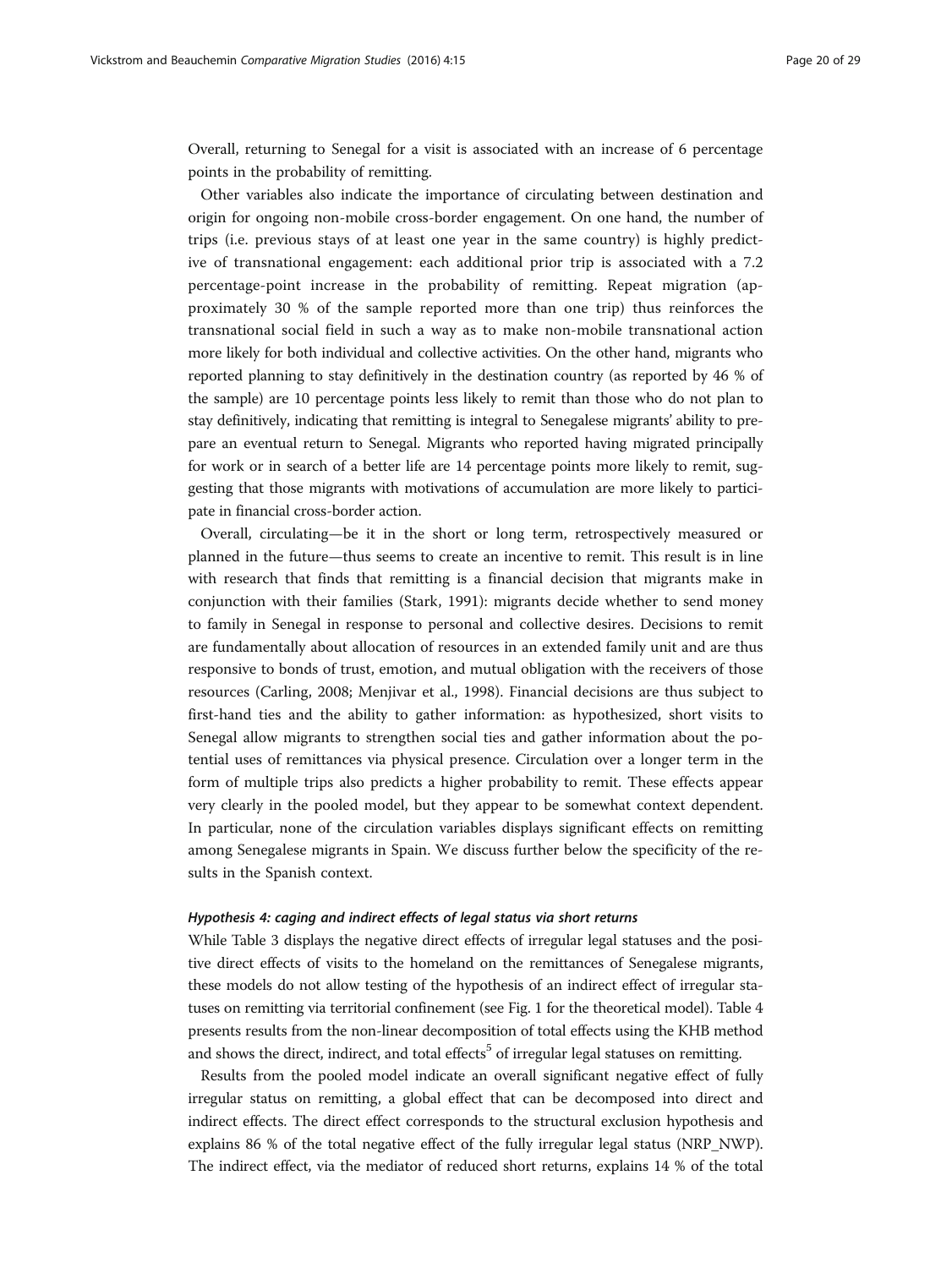|        | Legal status<br>(ref: fully regular<br>or visa at entry) | Total effect<br>$(=$ direct +<br>indirect) | Direct<br>effect | Indirect<br>effect | Confounding<br>ratio (total/<br>direct) | Confounding<br>percentage<br>(indirect/total) | Indirect/<br>direct<br>ratio |
|--------|----------------------------------------------------------|--------------------------------------------|------------------|--------------------|-----------------------------------------|-----------------------------------------------|------------------------------|
| Pooled | Fully irregular                                          | $-2.122***$                                | $-1.828***$      | $-0.293***$        | 1.16                                    | 13.81 %                                       | 0.16                         |
|        | Mixed (no RP)                                            | $0.817 +$                                  | $0.985**$        | $-0.169***$        | 0.83                                    | $-20.69%$                                     | $-0.17$                      |
|        | Mixed (no WP)                                            | $-0.725**$                                 | $-0.584*$        | $-0.141**$         | 1.24                                    | 19.45 %                                       | 0.24                         |
|        | No visa at entry                                         | $-0.39$                                    | $-0.39$          | $-0.0043$          | 1.00                                    | 1.10 %                                        | 0.01                         |
| France | Fully irregular                                          | $-0.63+$                                   | $-0.34$          | $-0.30***$         | 1.85                                    | 48 %                                          | 0.88                         |
|        | Mixed (no RP)                                            | $2.07**$                                   | $2.31***$        | $-0.23**$          | 0.90                                    | $-11%$                                        | $-0.10$                      |
|        | Mixed (no WP)                                            | $-0.81*$                                   | $-0.63+$         | $-0.19**$          | 1.29                                    | 23 %                                          | 0.30                         |
|        | No visa at entry                                         | 0.49                                       | 0.44             | 0.048              | 1.11                                    | 10 %                                          | 0.11                         |
| Spain  | Fully irregular                                          | $-3.46***$                                 | $-3.32***$       | $-0.14$            | 1.04                                    | 4 %                                           | 0.04                         |
|        | Mixed (no RP)                                            | $-1.16$                                    | $-1.20$          | 0.040              | 0.97                                    | $-3\%$                                        | $-0.03$                      |
|        | Mixed (no WP)                                            | $-1.10*$                                   | $-1.06+$         | $-0.04$            | 1.04                                    | 4 %                                           | 0.04                         |
|        | No visa at entry                                         | $-3.14***$                                 | $-3.11***$       | $-0.02$            | 1.01                                    | 1%                                            | 0.01                         |
| Italy  | Fully irregular                                          | $-3.19***$                                 | $-2.54***$       | $-0.65***$         | 1.26                                    | 20 %                                          | 0.26                         |
|        | Mixed (no RP)                                            | $-0.08$                                    | 0.20             | $-0.28$            | $-0.40$                                 | 350 %                                         | $-1.40$                      |
|        | Mixed (no WP)                                            | $-0.95$                                    | $-0.77$          | $-0.19$            | 1.23                                    | 20 %                                          | 0.25                         |
|        | No visa at entry                                         | $-0.27$                                    | $-0.15$          | $-0.12$            | 1.80                                    | 44 %                                          | 0.80                         |

<span id="page-20-0"></span>Table 4 KHB decomposition of effects of legal status categories on remitting via short returns

Notes: \*\*\*  $p$  < 0.001, \*\*  $p$  < 0.01, \*  $p$  < 0.05, +  $p$  < 0.1; logit coefficients displayed. KHB method. All models control for variables listed in Table [3](#page-17-0) Source: MAFE-Senegal

negative effect of the same status when the three destination countries are considered together. Results vary substantially, however, across destinations. Although observed in the three contexts, the negative effect of a fully irregular status on remitting is much stronger (more significant and with a higher coefficient) in Spain and Italy than in France. Mechanisms behind this negative effect also differ by destination. In Spain, the negative association between fully irregular status and remitting is fully captured by the direct effect, or the structural exclusion hypothesis discussed above. On the contrary, in France and Italy, the negative effect of a fully irregular status is mostly indirect due to the mechanism of lesser direct contacts through reduced visits to Senegal. The lack of ability to maintain and reinforce these social ties translates into reduced remitting. Irregular status serves to confine migrants to the territory of the destination and, and thus cages their non-mobile transnational engagement in France and Italy. The KHB method thus provides evidence to support the hypothesis of an indirect effect of territorial confinement on remitting, but only in select contexts of reception.

## Discussion: legal status, national context and remittances

Figure [3](#page-21-0) provides a synthetic view of the results produced with logit models and with the KHB decomposition. It allows a clear view of how the relationships between legal status and mobile and non-mobile transnational practices vary according to the destination context.

The straightforward confirmation of the territorial confinement hypothesis is the first important result (see Fig. [3](#page-21-0), col. A). The results unambiguously show that Senegalese migrants with a fully irregular status are significantly less likely to make short returns to the homeland. Insecure legal statuses impose a direct constraint on migrants'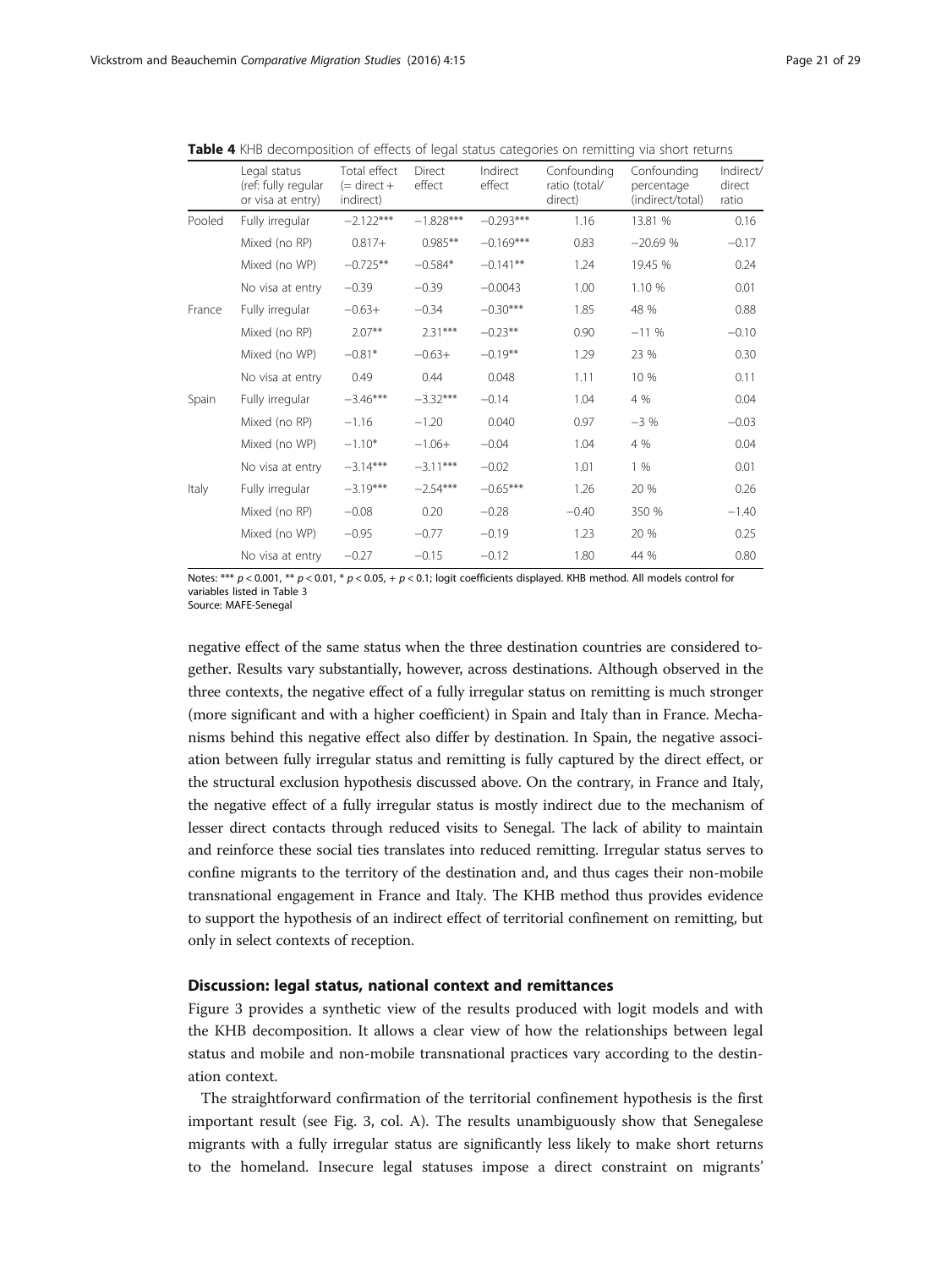<span id="page-21-0"></span>

physical mobility. As expected, migrants are at the mercy of state immigration-control mechanisms for their ability to make trips back to the homeland.

As visits to the home country are considered to be instrumental for migrants to maintain social links and collect accurate information on the uses of the remittances they send, we hypothesized that an irregular legal status not only directly affects the ability to travel back and forth, but is also indirectly related to the propensity to engage in non-mobile transnational activities, such as remitting, through constraints on circulation and thus also on the co-presence important for the maintenance of social ties. The results confirm this theoretical expectation only partially. On one hand, the idea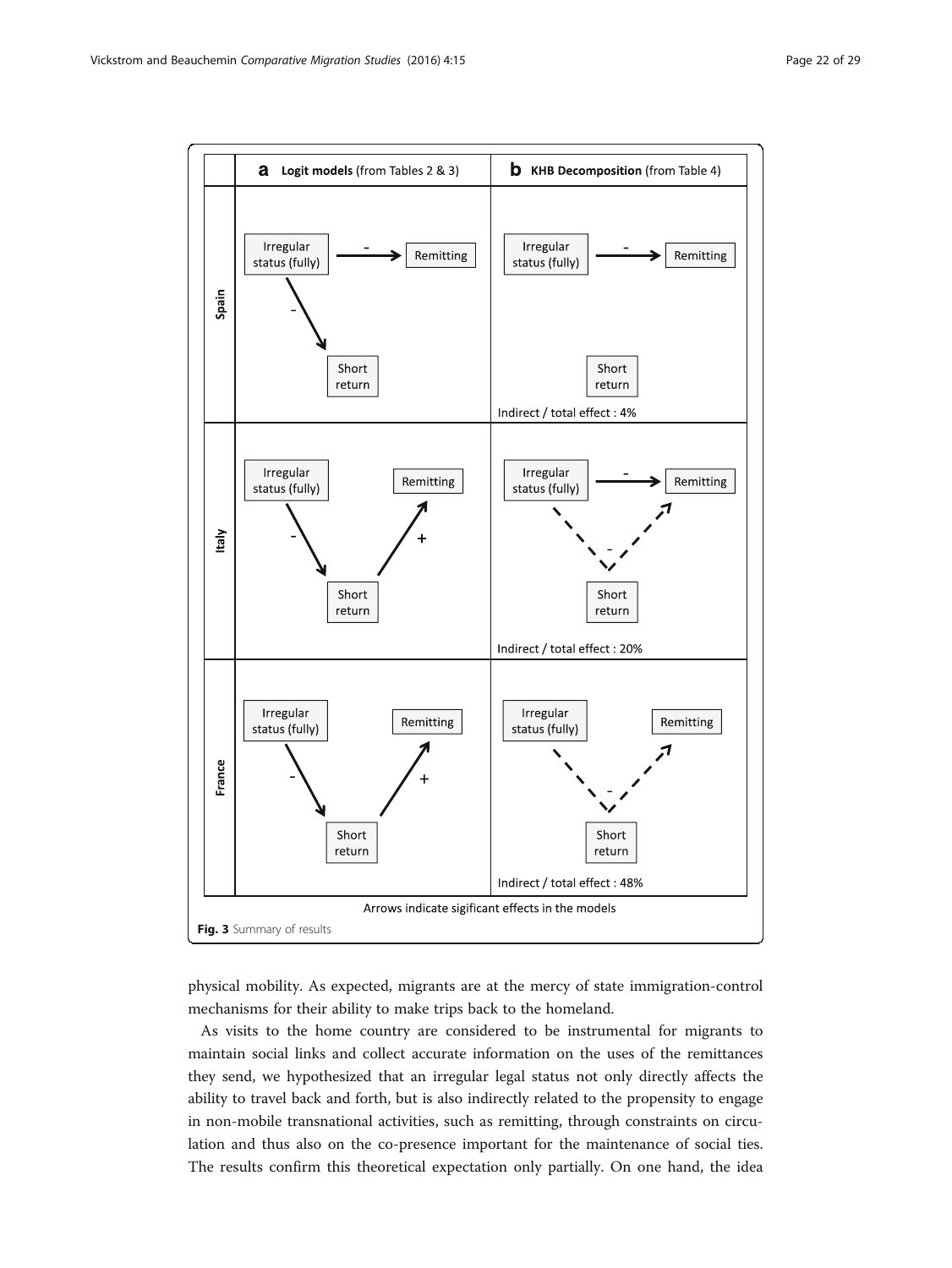that visits augment the propensity to remit is not observed in all contexts: while it is confirmed in Italy and France, there is no significant relationship between short returns and remitting in Spain (Fig. [3](#page-21-0), col. A). On the other hand, when the expected relationship between short returns and remitting is evident, the KHB decomposition confirms a significant indirect effect of a fully irregular status on the probability to remit (Fig. [3](#page-21-0), col. B, Italy and France).

How to explain that this mechanism is not at play in the Spanish context? Why do visits to the homeland not transform into more active remitting behaviors among migrants living in this country? A possible explanation reverts to differences in the initial selection of migrants by destination: it might be that, from the onset (i.e., the decision to out-migrate), migrants heading to Spain are driven by more individualistic motivations and less prone to support family members left behind in Senegal. To put it shortly, Senegalese migrants to Spain could be "adventurers" more commonly than in Italy, and especially more than in France, where settlement patterns have long been focused on family reunification. This can be exemplified by the popularization of the motto "Barsa wala Barsakh"—a Wolof phrase meaning "Barcelona or Die"—among Senegalese youth (Mbaye, [2014\)](#page-27-0). Senegalese migrants in Spain may also be less enmeshed in social structures that encourage migrants to support families and communities in Senegal. In France, where the Senegalese community has been well established since the 1970s, hometown associations exert a strong social pressure on migrants to encourage them to keep financial connections with origin families and communities (Chort, Gubert, & Senne, [2012](#page-26-0)). In Italy, Murid organizations play an important role to remind migrants their social and economic obligations towards their home country (Kaag, [2008;](#page-26-0) Riccio, [2001\)](#page-27-0). In contrast, the Senegalese community is much more recent in Spain than in France (Beauchemin, Sakho, Schoumaker, & Flahaux, [2014\)](#page-26-0) and, although there is no comparative measure of the social pressure exerted at destination by migrants organizations, it may be lesser in Spain than in the two other countries partly because of the recency of these organizations and the relative diffusion of Senegalese migrants in rural areas of Spain (Sow, [2005](#page-27-0)). The professional profiles of Senegalese migrants that stem from this selection may also play a role in limiting the relationship between returns and remitting. Senegalese in Spain are more likely to be concentrated in economic sectors that are not linked to circulation, such as agriculture and construction, while Senegalese in Italy are more likely to be independent entrepreneurs whose livelihoods depend on circulating between Italy and Senegal for commercial purposes.

The absence of relationship between mobile transnationalism (visits to Senegal) and non-mobile transnational engagement (remitting) is not the only specificity of the Spanish case. Compared to France and Italy, Spain also stands out by the fact that this is the only country where the structural exclusion hypothesis is confirmed (i.e. where irregular migrants are significantly less likely to remit than migrants with full right to stay and work), and where the negative effect of the legal status is almost totally absorbed by this direct effect (see horizontal arrows in Fig. [3](#page-21-0), col. A and B).

How to explain that the structural exclusion/blocked transnationalism hypothesis is not confirmed in the other countries? Several mechanisms may be at play. As the migrants' economic situation is controlled for in the models, we discard here the idea that a lesser economic precarity of irregular migrants in France or Italy would explain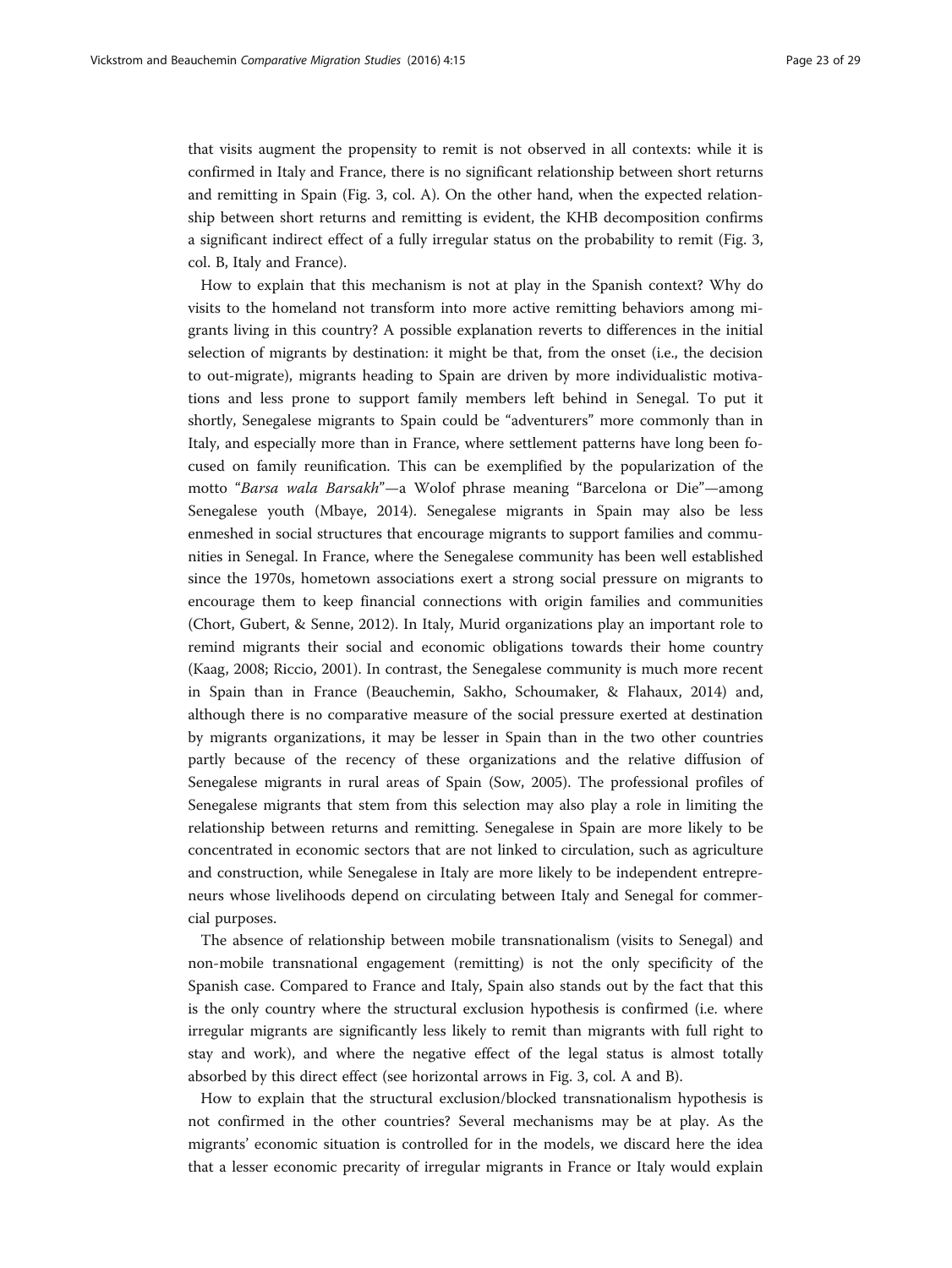that the structural exclusion effect is not observed there. Initial selection into migration to one destination or the other may again play a role: irregular migrants to Spain could be selected among the most individualistic persons, while the other destinations would be preferred by more collective-oriented migrants as a possible result of different sorts of migration networks. Another mechanism is related to the practical and institutional possibilities to remit for irregular migrants. If they cannot access banks for formal transfers, they usually rely on their co-ethnics to transfer money: relatives or friends are asked to bring money back home when they return or entire informal money-transfer services exist as complements to other commercial activities (Sarr, [2009\)](#page-27-0). Such a mechanism requires that irregular migrants have people able to travel on whom they can rely, or established commercial networks linking entrepreneurs in the destination country to counterparts in Senegal. This is certainly more the case in France or Italy, where irregular migrants are proportionally less numerous and migrant organizations more established (Chort et al., [2012\)](#page-26-0), and where irregular migrants have thus a more stable social and economic infrastructure to organize their informal transfers. A third mechanism could be related to the policy pressure exerted by governments on irregular migrants. Compared to migrants with irregular status in France and Spain, who face harsh deportation policies (Finotelli & Sciortino, [2009](#page-26-0); Schain, [2008\)](#page-27-0), irregular migrants in Spain have lived under a more tolerant policy regime where regularizations are common and even migrants in irregular status have access to health services, education, and public housing (Tandian & Bergh, [2014;](#page-27-0) Van Nieuwenhuyze, [2008\)](#page-27-0). Senegalese in Spain face a lower risk of deportation than Senegalese in France and Italy, and may thus be less likely to engage in remitting as insurance policy against forced return (Pozo, [2005](#page-27-0)).

# Conclusion

We have shown in this study that migrants who have irregular status may face three kinds of legal constraints on their cross-border actions: a direct legal constraint on their physical mobility, limiting short returns to the homeland; a direct legal constraint on their formal institutional participation, limiting their remitting; and an indirect legal constraint on their remitting *through* their inability to visit home and the concomitant curtailing of social ties. Previous studies of transnational activities, in overlooking the relationship between visits home and non-mobile transnational activities, have thus neglected an important mechanism for the constraint that legal status may have on cross-border action.

We have shown some variations across countries in patterns of direct and indirect effects, especially on remitting. France and Spain appear as opposite models as for the relationships between legal status, mobile and non-mobile transnational practices. In the former country, legal status has predominantly an indirect effect on remitting, through the mediation of visits to Senegal. These irregular migrants have a lower probability of remitting because they are trapped at destination and limited in their ability to maintain social connections at origin. On the contrary, in Spain, the effect of the legal status is predominantly direct and has almost nothing to do with the ability to move back and forth between origin and destination. Factors explaining these differences are multiple and revert to various elements of context of reception, such as: the policy treatment of irregular migrants (from tolerance to deportation), the social infrastructure at destination (with migrant organizations encouraging and facilitating money transfers), the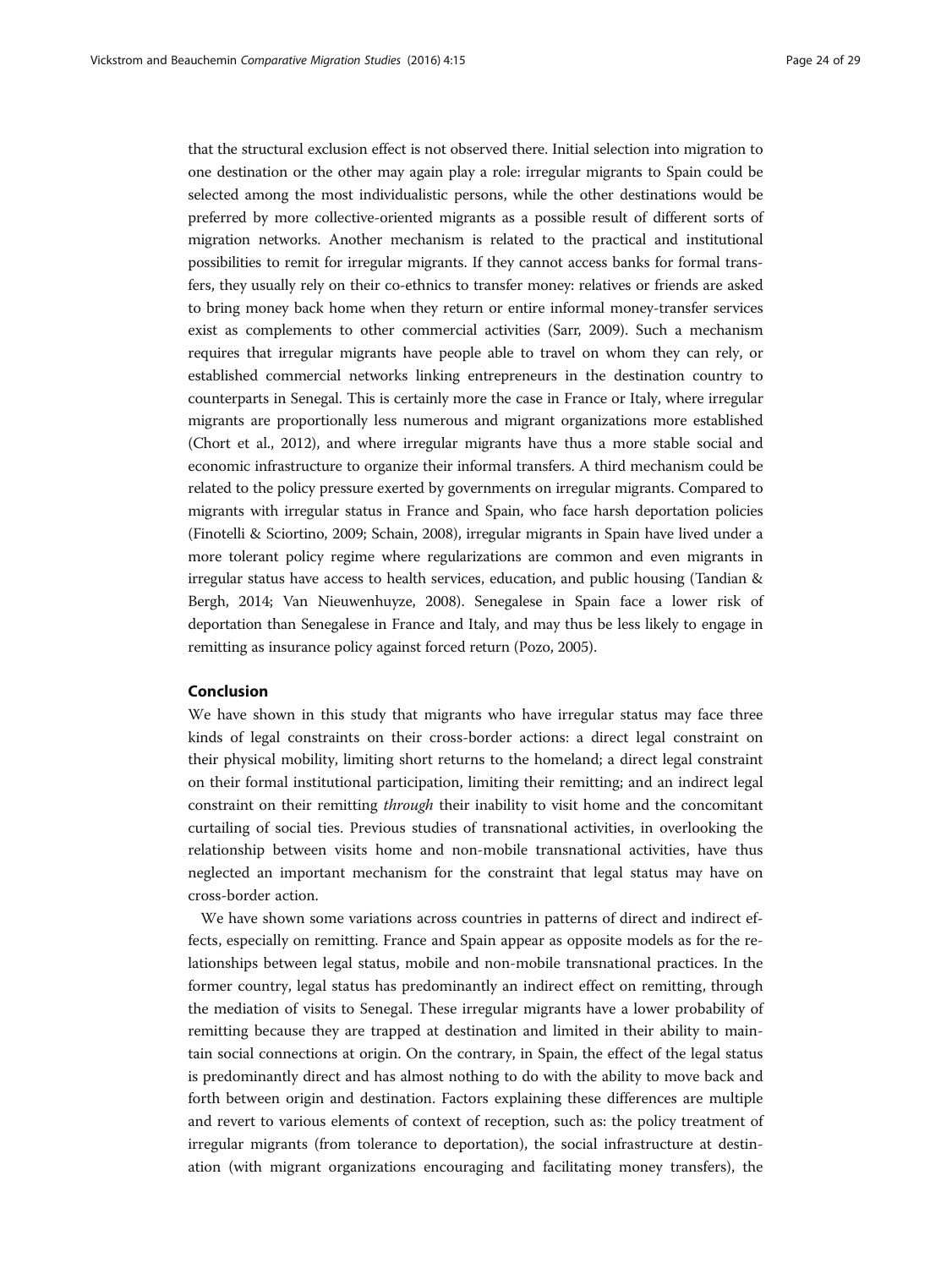initial selection of migrants towards one destination or another. Future research would need to examine more carefully these potential factors of national differences. In any case, whatever the destination context, the lack of a secure status creates a situation of territorial confinement.

This study takes up Levitt's (Levitt, [2015](#page-27-0), p. 2284) challenge to examine the "how, why, and where" of the persistence or dissipation of transnational activities. In finding nuanced relationships between the legal status of Senegalese migrants and a subset of their transnational activities, we have sought to demonstrate that different types of cross-border engagement are sensitive not only to the characteristics of the migrants and their homeland communities, but also to the legal constraints that they face in their contexts of reception. By considering Senegalese migrants in three distinct contexts of reception, this study heeds the call (Levitt, [2015\)](#page-27-0) to extend the concepts of territorial confinement and caging (Waldinger, [2008, 2015](#page-28-0)) beyond the Mexico-US migration system. We have used an empirical case that offers the advantage of harmonized data across multiple destination countries, which has allowed us to extend Waldinger's ([2008](#page-28-0), [2015\)](#page-28-0) territorial-confinement hypothesis by demonstrating that not all transnational activities in all destinations are equally sensitive to the legal constraint of irregular status. While there is an unambiguous negative effect of irregular status on visits home, both the direct and indirect effects of irregular status on remittances depend on other social and economic facets of the co-ethnic community and the context of reception.

While this study contributes to the literature on transnational activities, its findings are subject to limitations. The largest of these are related to the data: while innovative and rich, the MAFE data are limited by sampling strategy, sample size, and measurement strategies. In most of the European countries (with the exception of Spain), no sampling frame was available. The samples constructed on the basis of quota methods may not be representative of Senegalese migrants in each country (e.g., they might over-represent migrants well-connected to the co-ethnic community). Furthermore, the national samples were relatively small, thus any empirical results could suffer from lack of precision. The survey's measurement strategy ensured comparable variables across national contexts, which allowed comparative analysis, and over time, but the retrospective data are potentially limited by recall bias and many variables remained unmeasured. Variables important for this study that were not measured include mode and frequency of communication with family and friends in Senegal, method of remittance sending, and measures of strength of social ties with family. Future research should seek to address these gaps.

Our findings have implication for policies of immigration control, immigrant integration, and co-development. Modern nation-states place contradictory demands on migrant's cross-border activities. On the one hand, many destination-country governments have started to recognize the role that migrants can and do play in the development of their homelands and have put in place "co-development" schemes (Kabbanji, [2013](#page-26-0); Weil, [2002\)](#page-28-0) to leverage transnational activities for the benefit of development programs. On the other hand, states have erected increasingly restrictive immigrationcontrol apparatuses that make it difficult to acquire secure legal status. This difficulty translates into a captured loyalty among legal migrants, who have invested heavily in their membership, and a physical territorial confinement of those migrants who lack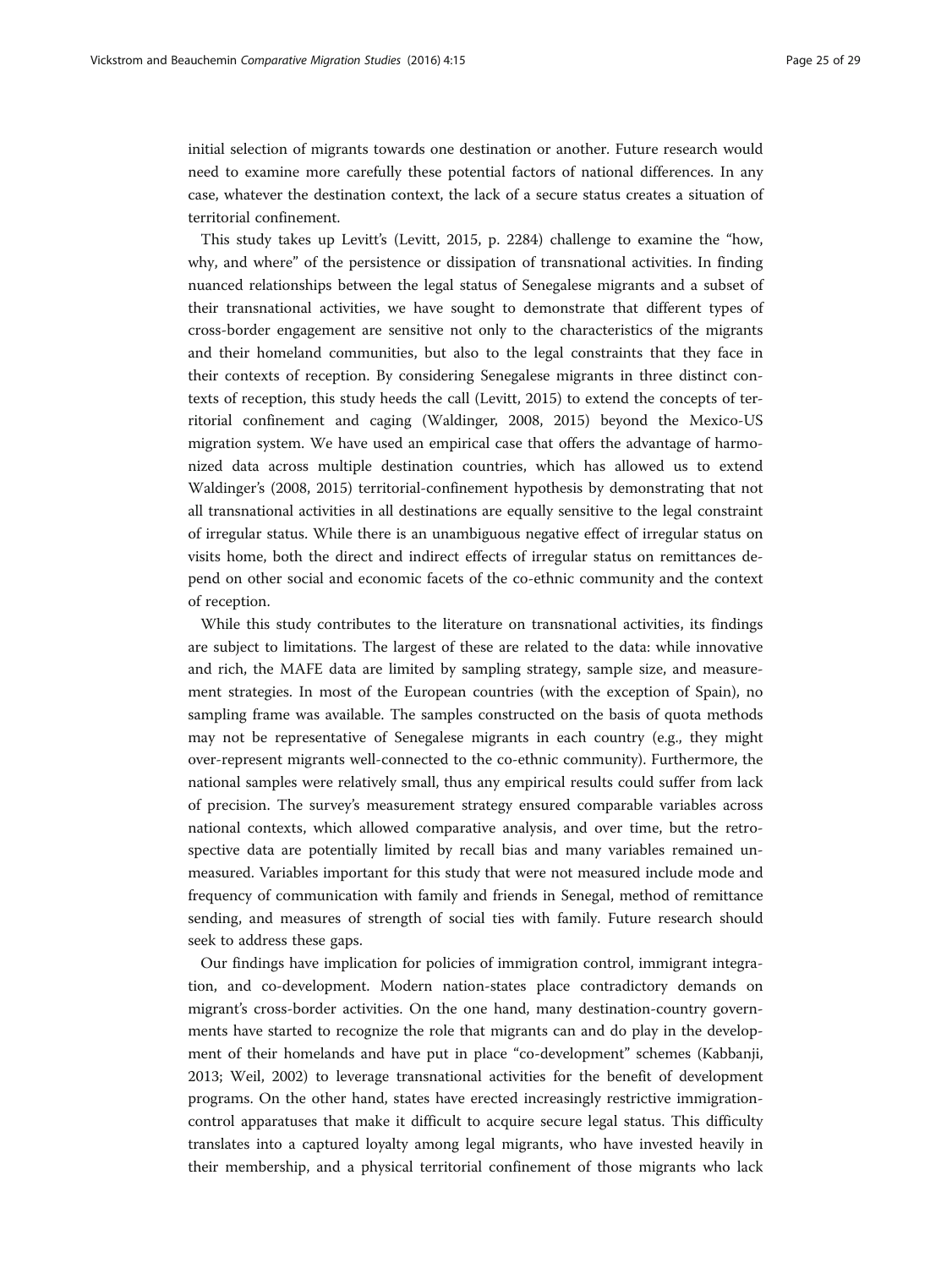regular status. The immigration-control control apparatus, coupled with a dominant ideology of assimilation that often looks askance at foreign loyalties, thus implicitly limits the cross-border activities of both documented and undocumented migrants.

At the same time, the robustness of the social infrastructure of most transnational activities indicates that irregularity of legal status may constrain but does not completely determine cross-border action. While the state and formal institutions may demand "papers" for the crossing of some kinds of borders, migrants clearly find ways to circumvent these demands; this study showed that even migrants completely bereft of residence and work authorization have a non-zero probability of crossing the destination state's geographical border for a short visit to Senegal. At the same time, we have shown the importance of taking legal status into account as transnational activities are subject to a number of legal constraints, both direct and indirect.

This study does lend credence, however, to the idea that the homeland and its values remain important arbiters social status for Senegalese migrants (Kaag, [2008](#page-26-0); Kane, [2011](#page-26-0); Riccio, [2008](#page-27-0)). There are strong effects of short visits, social ties, repeat migration, plans to return, and work-related motivation on non-mobile transnational activities. This shows that Senegalese migrants' cross-border engagement is largely motivated by a desire to return to Senegal eventually. A logic of accumulation at origin may thus dominate a logic of integration at destination (Van Nieuwenhuyze, [2008\)](#page-27-0); both of these logics, however, are potentially blocked by lack of secure legal status: migrants without "papers" are both directly blocked from transnational participation via legal exclusion from border crossing, and indirectly blocked by physical caging in the destination and the concomitant withering of social ties. Legal status is thus of key importance in keeping open the door to returns to the homeland.

## Endnotes

<sup>1</sup>See<http://mafeproject.site.ined.fr/> for more information on the MAFE project.

2 <https://www.service-public.fr/particuliers/vosdroits/F2741>

 $3$ This metric is "reset" for each subsequent stay in a different destination; the models include a quadratic term on years in destination to account for potential non-linearities in its effect

 $4$ All time-varying predictors are observed at time  $t$ . All models were also estimated with lagged predictors measured at time  $t - 1$  but results (not reported, available upon request) were substantively similar.

<sup>5</sup>The effects are presented as logit coefficients (log-odds) so are not directly comparable to the quantities in the random-intercept models.

### Competing interests

The authors declare that they have no competing interests.

#### Authors' contributions

EV conducted literature searches, analyzed the data, and drafted and revised the manuscript. CB led the data-collection project, participated in defining theoretical framing, and wrote sections of the manuscript. Both authors read and approved the final manuscript.

#### Acknowledgements

The authors wish to acknowledge the support of Princeton University and INED. The MAFE project is coordinated by INED (C. Beauchemin) in partnership with the Université catholique de Louvain (B. Schoumaker), Maastricht University (V. Mazzucato), the Université Cheikh Anta Diop (P. Sakho), the Université de Kinshasa (J. Mangalu), the University of Ghana (P. Quartey), the Universitat Pompeu Fabra (P. Baizan), the Consejo Superior de Investigaciones Científicas (A. González-Ferrer), the Forum Internazionale ed Europeo di Ricerche sull'Immigrazione (E. Castagnone), and the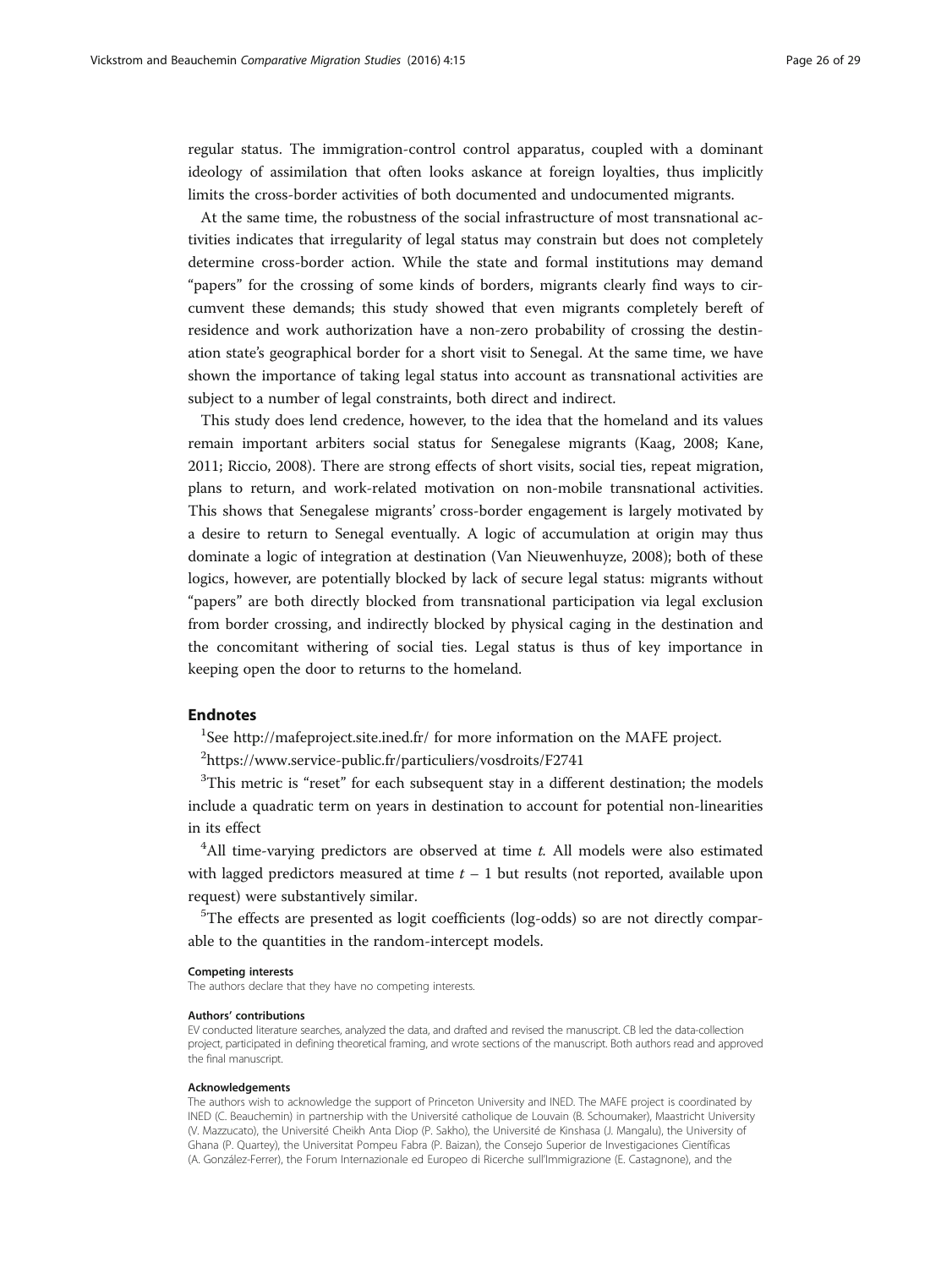<span id="page-26-0"></span>University of Sussex (R. Black). The MAFE project has received funding from the European Community's Seventh Framework Programme under grant agreement 217206. The MAFE-Senegal survey was conducted with the financial support of INED, the Agence Nationale de la Recherche (France), the Région Ile de France and the FSP programme'International Migrations, territorial reorganizations and development of the countries of the South'.

### Author details

<sup>1</sup>IZA - Institute for the Study of Labor, Washington, USA. <sup>2</sup>French Institute for Demographic Studies (INED), Paris, France.

Received: 16 September 2015 Accepted: 14 June 2016 Published online: 03 November 2016

#### References

Baldassar, L. (2008). Missing Kin and Longing to be Together: Emotions and the Construction of Co-presence in Transnational Relationships. Transnational Families and Emotions. Spec. issue of Journal of Intercultural Studies, 29(3), 247–266.

- Beauchemin, C. (2015). Migration between Africa and Europe (MAFE): Advantages and Limitations of a Multi-Site Survey Design. Population, English Edition, 70(1), 13–36.
- Beauchemin, C., Nappa, J., Schoumaker, B., Baizan, P., González-Ferrer, A., Caarls, K., & Mazzucato, V. (2015). Reunifying Versus Living Apart Together Across Borders: A Comparative Analysis of sub-Saharan Migration to Europe. International Migration Review, 49(1), 173–199.<http://doi.org/10.1111/imre.12155>.

Beauchemin, C., Sakho, P., Schoumaker, B., & Flahaux, M.-L. (2014). New patterns of migration between Senegal and Europe MAFE Working Paper, (21), 33.

Bloch, A. (2008). Zimbabweans in Britain: Transnational Activities and Capabilities. Journal of Ethnic & Migration Studies, 34(2), 287–305. [http://doi.org/10.1080/13691830701823822.](http://doi.org/10.1080/13691830701823822)

Boccagni, P. (2012a). Rethinking transnational studies: Transnational ties and the transnationalism of everyday life. European Journal of Social Theory, 15(1), 117–132. [http://doi.org/10.1177/1368431011423600.](http://doi.org/10.1177/1368431011423600)

Boccagni, P. (2012b). Revisiting the "Transnational" in Migration Studies: A Sociological Understanding. Revue Européenne Des Migrations Internationales, 28(1), 33–50.

Cameron, A. C., & Trivedi, P. K. (2010). Microeconometrics Using Stata, Revised Edition. College Station, TX: StataCorp LP. Carling, J. (2008). The human dynamics of migrant transnationalism. Ethnic and Racial Studies, 31(8), 1452–1477. <http://doi.org/10.1080/01419870701719097>.

Carnet, P. (2007). Borders: a resource for underground Economies. Borders of the European Union: Strategies of Crossing and Resistance. Retrieved from<https://halshs.archives-ouvertes.fr/halshs-01170473/>

Chort, I., Gubert, F., & Senne, J.-N. (2012). Migrant networks as a basis for social control: Remittance incentives among Senegalese in France and Italy. Regional Science and Urban Economics, 42(5), 858–874.

Cisse, F. (2011). Senegal. In S. Mohapatra & D. Ratha (Eds.), Remittance Markets in Africa. Washington, D.C.: World Bank Publications.

Diminescu, D. (2008). The connected migrant: an epistemological manifesto. Social Science Information, 47(4), 565–579. [http://doi.org/10.1177/0539018408096447.](http://doi.org/10.1177/0539018408096447)

Diop, M. (1993). L'immigration ouest-africaine en Europe [West African Immigration in Europe]. Études Internationales, 24(1), 111–124.

Dunn, K. (2010). Embodied transnationalism: bodies in transnational spaces. Population, Space and Place, 16(1), 1–9. [http://doi.org/10.1002/psp.593.](http://doi.org/10.1002/psp.593)

Ezeoha, A. E. (2013). Financial Determinants of International Remittance Flows to the Sub-Saharan African Region. International Migration, 51, e84–e97.<http://doi.org/10.1111/imig.12061>.

Finotelli, C., & Sciortino, G. (2009). The Importance of Being Southern: The Making of Policies of Immigration Control in Italy. European Journal of Migration and Law, 11, 119.

Foner, N. (1997). What's New About Transnationalism?: New York Immigrants Today and at the Turn of the Century. Diaspora: A Journal of Transnational Studies, 6(3), 355–375. [http://doi.org/10.1353/dsp.1997.0013.](http://doi.org/10.1353/dsp.1997.0013)

Glick Schiller, N., Basch, L., & Blanc, C. S. (1995). From Immigrant to Transmigrant: Theorizing Transnational Migration. Anthropological Quarterly, 68(1), 48–63. [http://doi.org/10.2307/3317464.](http://doi.org/10.2307/3317464)

González-Ferrer, A. (2011). The reunification of the spouse among recent immigrants in Spain. Links with undocumented migration and the labour market. In A. Kraler, E. Kofman, M. Kohli, & C. Schmoll (Eds.), Gender, Generations and the Family in International Migration (pp. 143–166). Amsterdam: Amsterdam University Press.

Guarnizo, L. E. (2003). The Economics of Transnational Living. International Migration Review, 37(3), 666–699.

Guarnizo, L. E., Portes, A., & Haller, W. (2003). Assimilation and Transnationalism: Determinants of Transnational Political Action among Contemporary Migrants. American Journal of Sociology, 108(6), 1211–1248. [http://doi.org/10.1086/375195.](http://doi.org/10.1086/375195)

Itzigsohn, J. (2015). The Strengths and Limits of Waldinger's The Cross Border Connection. Ethnic and Racial Studies, 38(13), 2299–2304. [http://doi.org/10.1080/01419870.2015.1058507.](http://doi.org/10.1080/01419870.2015.1058507)

Itzigsohn, J., & Saucedo, S. G. (2002). Immigrant Incorporation and Sociocultural Transnationalism. International Migration Review, 36(3), 766–798.

Kaag, M. (2008). Mouride Transnational Livelihoods at the Margins of a European Society: The Case of Residence Prealpino, Brescia, Italy. Journal of Ethnic & Migration Studies, 34(2), 271–285. [http://doi.org/10.1080/](http://doi.org/10.1080/13691830701823848) [13691830701823848.](http://doi.org/10.1080/13691830701823848)

Kabbanji, L. (2013). Towards a Global Agenda on Migration and Development? Evidence from Senegal. Population, Space and Place, 19(4), 415–429.<http://doi.org/10.1002/psp.1782>.

Kane, O. (2011). The Homeland is the Arena: Religion, Transnationalism, and the Integration of Senegalese Immigrants in America. Oxford: Oxford University Press.

Karlson, K. B., & Holm, A. (2011). Decomposing primary and secondary effects: A new decomposition method. Research in Social Stratification and Mobility, 29(2), 221–237.<http://doi.org/10.1016/j.rssm.2010.12.005>.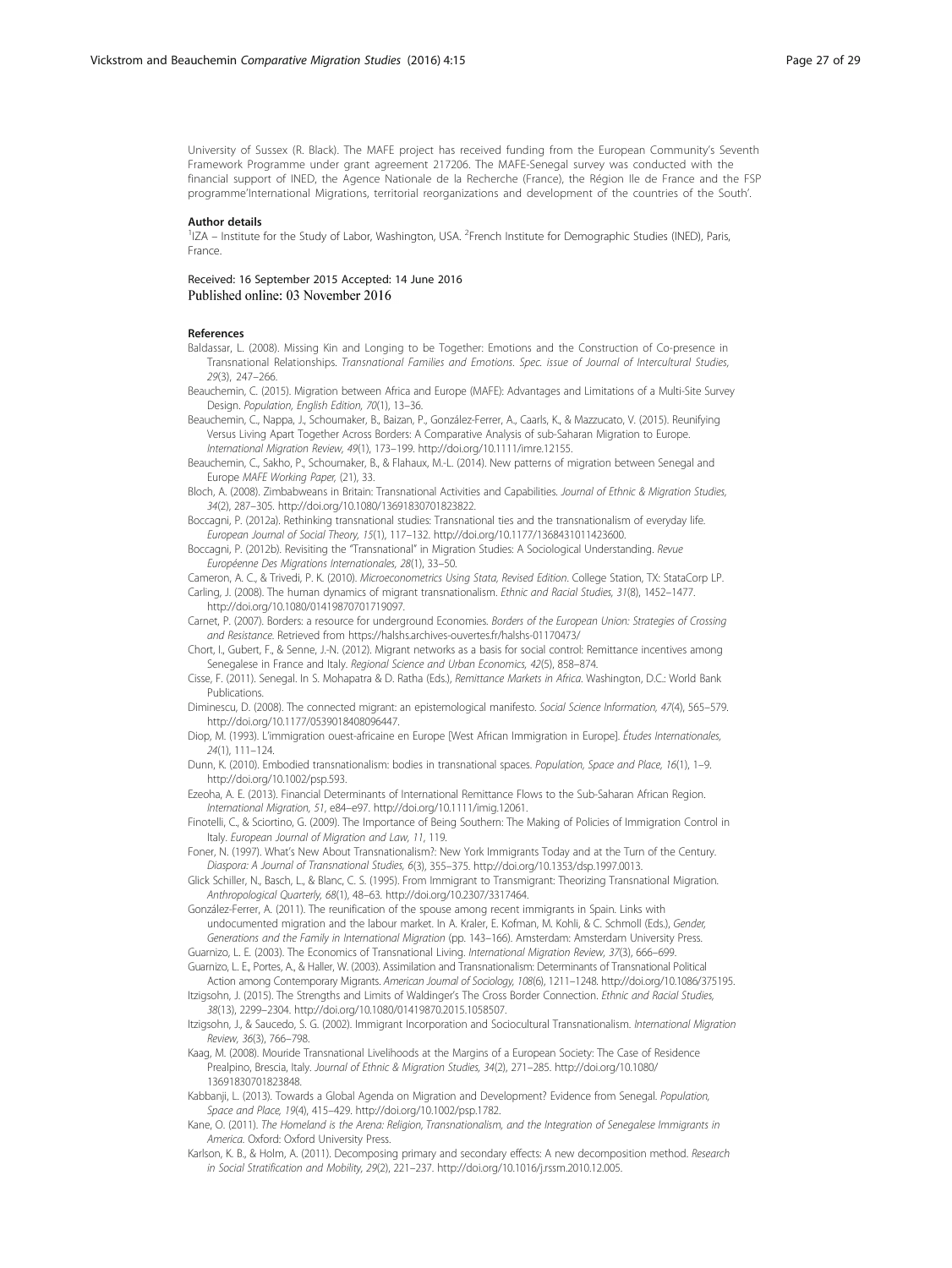<span id="page-27-0"></span>Kohler, U., Karlson, K. B., & Holm, A. (2011). Comparing coefficients of nested nonlinear probability models. Stata Journal, 11(3), 420–438.

Levitt, P. (2015). Welcome to the Club?: A response to The Cross -Border Connection by Roger Waldinger. Ethnic and Racial Studies, 38(13), 2283–2290. [http://doi.org/10.1080/01419870.2015.1058504.](http://doi.org/10.1080/01419870.2015.1058504)

Levitt, P., & Jaworsky, B. N. (2007). Transnational Migration Studies: Past Developments and Future Trends. Annual Review of Sociology, 33(1), 129–156.<http://doi.org/10.1146/annurev.soc.33.040406.131816>.

Massey, D. S. (2007). Categorically Unequal: The American Stratification System. Russell Sage Foundation.

Massey, D. S., Durand, J., & Malone, N. J. (2002). Beyond Smoke and Mirrors: Mexican Immigration in an Era of Economic Integration. New York: Russell Sage.

Mazzucato, V. (2008). The Double Engagement: Transnationalism and Integration. Ghanaian Migrants' Lives Between Ghana and The Netherlands. Journal of Ethnic and Migration Studies, 34(2), 199. [http://doi.org/10.1080/](http://doi.org/10.1080/13691830701823871) [13691830701823871.](http://doi.org/10.1080/13691830701823871)

Mazzucato, V., Schans, D., Caarls, K., & Beauchemin, C. (2015). Transnational Families Between Africa and Europe. International Migration Review, 49(1), 142–172.<http://doi.org/10.1111/imre.12153>.

Mbaye, L. M. (2014). "Barcelona or die": understanding illegal migration from Senegal. IZA Journal of Migration, 3(1), 1–19. http://doi.org/[10.1186/s40176-014-0021-8](http://dx.doi.org/10.1186/s40176-014-0021-8).

Menjivar, C., DaVanzo, J., Greenwell, L., & Valdez, R. B. (1998). Remittance Behavior among Salvadoran and Filipino Immigrants in Los Angeles. The International Migration Review, 32(1), 97–126.<http://doi.org/10.2307/2547562>.

Mood, C. (2010). Logistic Regression: Why We Cannot Do What We Think We Can Do, and What We Can Do About It. European Sociological Review, 26(1), 67–82. http://doi.org[/10.1093/esr/jcp006.](http://dx.doi.org/10.1093/esr/jcp006)

Mountz, A., Wright, R., Miyares, I., & Bailey, A. J. (2002). Lives in limbo: Temporary Protected Status and immigrant identities. Global Networks, 2(4), 335–356. http://doi.org/[10.1111/1471-0374.00044](http://dx.doi.org/10.1111/1471-0374.00044).

Portes, A., Guarnizo, L. E., & Haller, W. J. (2002). Transnational Entrepreneurs: An Alternative Form of Immigrant Economic Adaptation. American Sociological Review, 67(2), 278–298.

Portes, A., Guarnizo, L. E., & Landolt, P. (1999). The study of transnationalism: pitfalls and promise of an emergent research field. Ethnic and Racial Studies, 22(2), 217. http://doi.org/[10.1080/014198799329468.](http://dx.doi.org/10.1080/014198799329468)

Portes, A., & Rumbaut, R. (2006). Immigrant America: A Portrait (3rd ed.). Berkeley: University of California Press. expanded, and update.

Portes, A., & Zhou, M. (2012). Transnationalism and Development: Mexican and Chinese Immigrant Organizations in the United States. Population and Development Review, 38(2), 191–220. http://doi.org/[10.1111/j.1728-4457.2012.00489.x](http://dx.doi.org/10.1111/j.1728-4457.2012.00489.x).

Pozo, S. (2005). On Remittances and Risk. In D. F. Terry & S. R. Wilson (Eds.), Beyond Small Change: Making Migrant Remittances Count (pp. 71–92). Washington, D.C: Inter-American Development Bank.

Rabe-Hesketh, S., & Skrondal, A. (2008). Multilevel and Longitudinal Modeling Using Stata (2nd ed.). College Station, Tex: Stata Press.

Riccio, B. (2001). From "ethnic group" to "transnational community"? Senegalese migrants' ambivalent experiences and multiple trajectories. Journal of Ethnic and Migration Studies, 27, 583–599.

Riccio, B. (2008). West African Transnationalisms Compared: Ghanaians and Senegalese in Italy. Journal of Ethnic & Migration Studies, 34(2), 217–234. http://doi.org/[10.1080/13691830701823913.](http://dx.doi.org/10.1080/13691830701823913)

Sarr, P. A. (2009). Transferts de fonds des migrants et développement en Afrique : une étude de cas sur le Sénégal. Techniques Financières et Développement, 95, 15–27.

Schain, M. A. (2008). The Politics of Immigration in France, Britain, and the United States: A Comparative Study. Palgrave Macmillan. Schiller, N. G. (2015). Explanatory frameworks in transnational migration studies: the missing multi-scalar global

perspective. Ethnic and Racial Studies, 38(13), 2275–2282. http://doi.org[/10.1080/01419870.2015.1058503.](http://dx.doi.org/10.1080/01419870.2015.1058503) Schoumaker, B., Flahaux, M.-L., Schans, D., Beauchemin, C., Mazzucato, V., & Sakho, P. (2013). Changing Patterns of African Migration: A Comparative Analysis. (MAFE Working Paper 18 No. 18). Paris: INED. Retrieved from [http://www.ined.fr/](http://www.ined.fr/fichier/s_rubrique/22089/wp18_patternssynthesis.fr.pdf) [fichier/s\\_rubrique/22089/wp18\\_patternssynthesis.fr.pdf](http://www.ined.fr/fichier/s_rubrique/22089/wp18_patternssynthesis.fr.pdf)

Sow, P. (2005). Migrations sénégalaises en catalogne : diagnostic, formes de relations/communications et solidaires avec les lieux d'origine [Senegalese Migrations in Catalonia: Diagnotics, Forms of Relationships/Communications, and Solidarities with Places of Origin]. (Programme MIDEL (Migrations et Développement Local). Projet pour le dynamisation d'un espace d'échange, de cooperation et de concertation entre les migrants sénégalais et leurs communautés d'origine) (p. 106). Barcelona: Fons Català de Cooperació al Desenvolupament.

Spire, A. (2005). Etrangers à la carte: L'administration de l'immigration en France (1945–1975) [The Administration of Immigration in France (1945-1975)]. Paris: Grasset.

Stark, O. (1991). The Migration of Labor. Cambridge, Mass: B. Blackwell.

Tandian, A., & Bergh, S. I. (2014). From Temporary Work in Agriculture to Irregular Status in Domestic Service: The Transition and Experiences of Senegalese Migrant Women in Spain. In T.-D. Truong, D. Gasper, J. Handmaker, & S. I. Bergh (Eds.), Migration, Gender and Social Justice (Vol. 9, pp. 47–67). Berlin, Heidelberg: Springer, Berlin Heidelberg. Retrieved from http://link.springer.com[/10.1007/978-3-642-28012-2\\_3](http://dx.doi.org/10.1007/978-3-642-28012-2_3).

Timera, M. (1997). L'immigration africaine en France: regards des autres et repli sur soi: La France et les migrants africains [The African immigration in France: the withdrawal of the other: France and the African migrants]. Politique Africaine, 67, 41-47.

Triandafyllidou, A. (Ed.). (2010). Irregular Migration in Europe: Myths and Realities. Surrey: Ashgate Publishing, Ltd. UNODC. (2013). Transnational Organized Crime in West Africa: A Threat Assessment (p. 62). Vienna: United Nations Office

on Drugs and Crime (UNODC). Retrieved from<http://www.unodc.org/toc/en/reports/TOCTAWestAfrica.html>

Urry, J. (2002). Mobility and Proximity. Sociology, 36(2), 255–274. http://doi.org/[10.1177/0038038502036002002](http://dx.doi.org/10.1177/0038038502036002002). Van Meeteren, M. (2012). Transnational activities and aspirations of irregular migrants in Belgium and the Netherlands.

Global Networks, 12(3), 314–332. http://doi.org/[10.1111/j.1471-0374.2012.00354.x](http://dx.doi.org/10.1111/j.1471-0374.2012.00354.x).

Van Nieuwenhuyze, I. (2008). Getting by in Europe's urban labour markets: Senegambian migrants' strategies for survival, documentation and mobility. Amsterdam: University Press.

Vertovec, S. (2003). Migration and Other Modes of Transnationalism: Towards Conceptual Cross-Fertilization. International Migration Review, 37(3), 641–665.